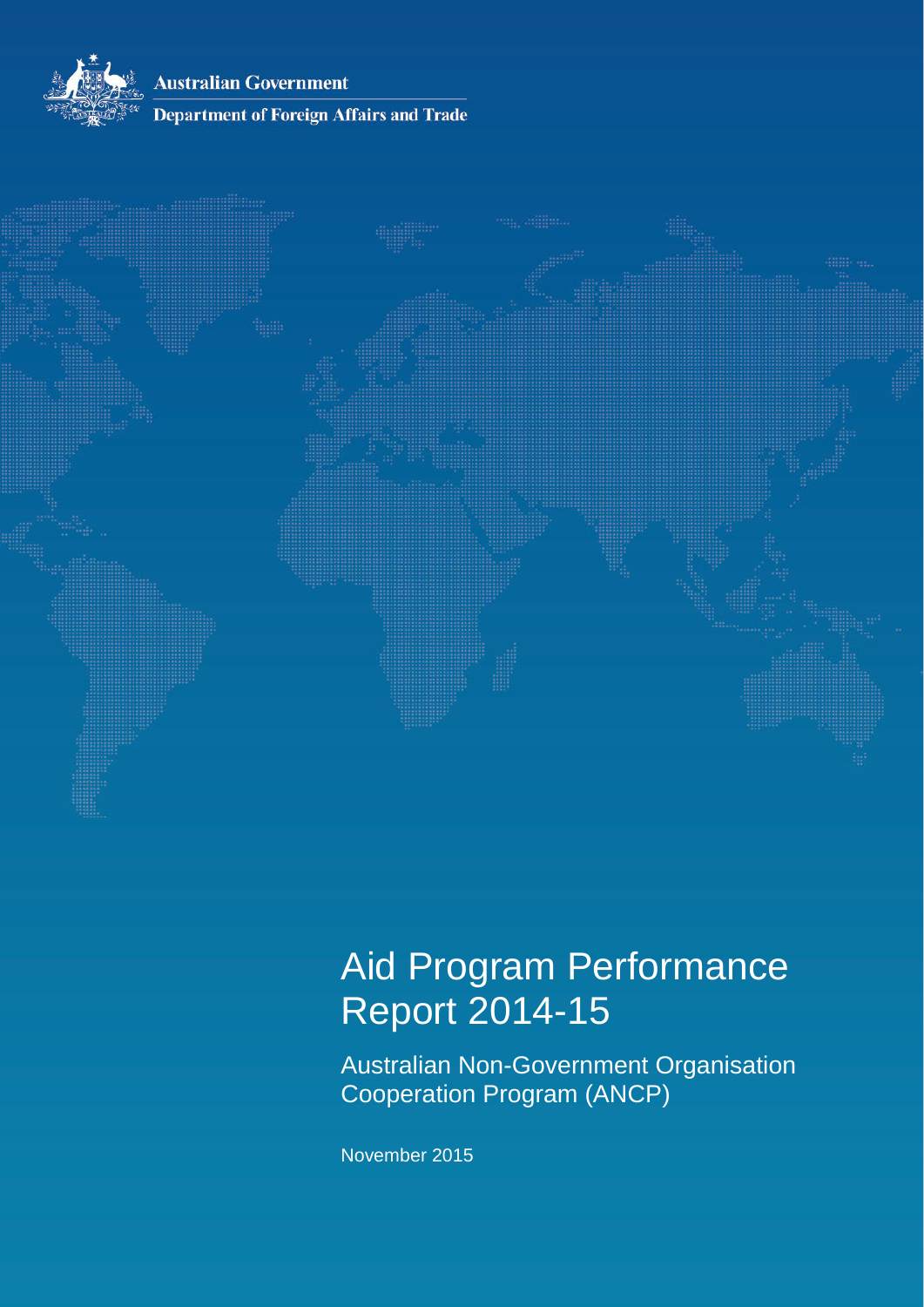### Key Messages

This Aid Program Performance Report (APPR) outlines progress made in the program management and the development activities of Australian Non-Government Organisations (ANGOs) funded under the Australian NGO Cooperation Program (ANCP). The report assesses the ANCP progress in achieving its objectives, and highlights major milestones and reforms over the 2014-15 financial year.

Key findings of this report are:

- $\rightarrow$  In 2014-15, the ANCP reached 19.2 million people with 85 per cent of ANCP projects addressing gender issues; 28 per cent of projects involving engagement with the private sector and 61 per cent of projects addressing disability inclusion.
- The ANCP is a successful and highly valued program. This was confirmed by the independent evaluation of the ANCP by the Office of Development Effectiveness (ODE) in 2014-15 which found that the ANCP provides considerable value for money, not only in the way that ANCP is leveraged to access other resources, including support from the Australian public but also in the way it is managed (in terms of staffing size and the application of an online grant management system).
- › There are, however, areas that require improvement for the management of the program such as addressing the complexity and improving transparency of funding allocations, greater sharing of knowledge and learning, improving the accuracy of data collection and reporting and increasing awareness and engagement across DFAT, particularly with Australian High Commissions and Embassies (Posts) and the wider Australian public.

### **Context**

The ANCP is an annual grants program that provides funding to accredited ANGOs to support their work in developing countries. Established in 1974, the ANCP is DFAT's longest running NGO program. In 2014-15, 48 accredited ANGOs worked with more than 5,000 in-country partners to deliver 621 projects in 58 countries. ANGOs worked in a range of sectors including education, health, water and sanitation, governance and economic development reaching 19.2 million people. Beneficiary numbers are based on actual figures in 2014-15 Performance Reports and differ from estimated figures in 2014-15 Annual Development Plans.

The ANCP explicitly recognises ANGOs' organisational independence – a strength of the program identified in the ODE Evaluation. This feature gives flexibility to ANCP ANGOs and their partners to respond to community priorities and maximise their comparative advantage. The ANCP both complements and extends the reach of the Australian aid program: supporting activities, building relationships and developing capacity in sectors and geographic areas beyond the foot print of DFAT's regional and bilateral aid programs.

The global operating context in 2014-15 should be taken into consideration in reading this report. The last year saw 60 million people displaced due to wars, conflict and persecution – the highest ever recorded; and over 11,000 people died from the Ebola Virus Disease in West Africa[1](#page-1-0). Natural disasters had a devastating impact in our region and further afield; and world leaders, thinkers and activists agreed to the 2030 Agenda setting in place the Sustainable Development Goals.

<span id="page-1-0"></span><sup>-</sup>1 UNHCR - [http://unhcr.org/556725e69.html](http://unhcr.org/556725e69.html#_ga=1.55247595.13614127.1447131754) and WHO[: http://www.who.int/csr/disease/ebola/en/](http://www.who.int/csr/disease/ebola/en/)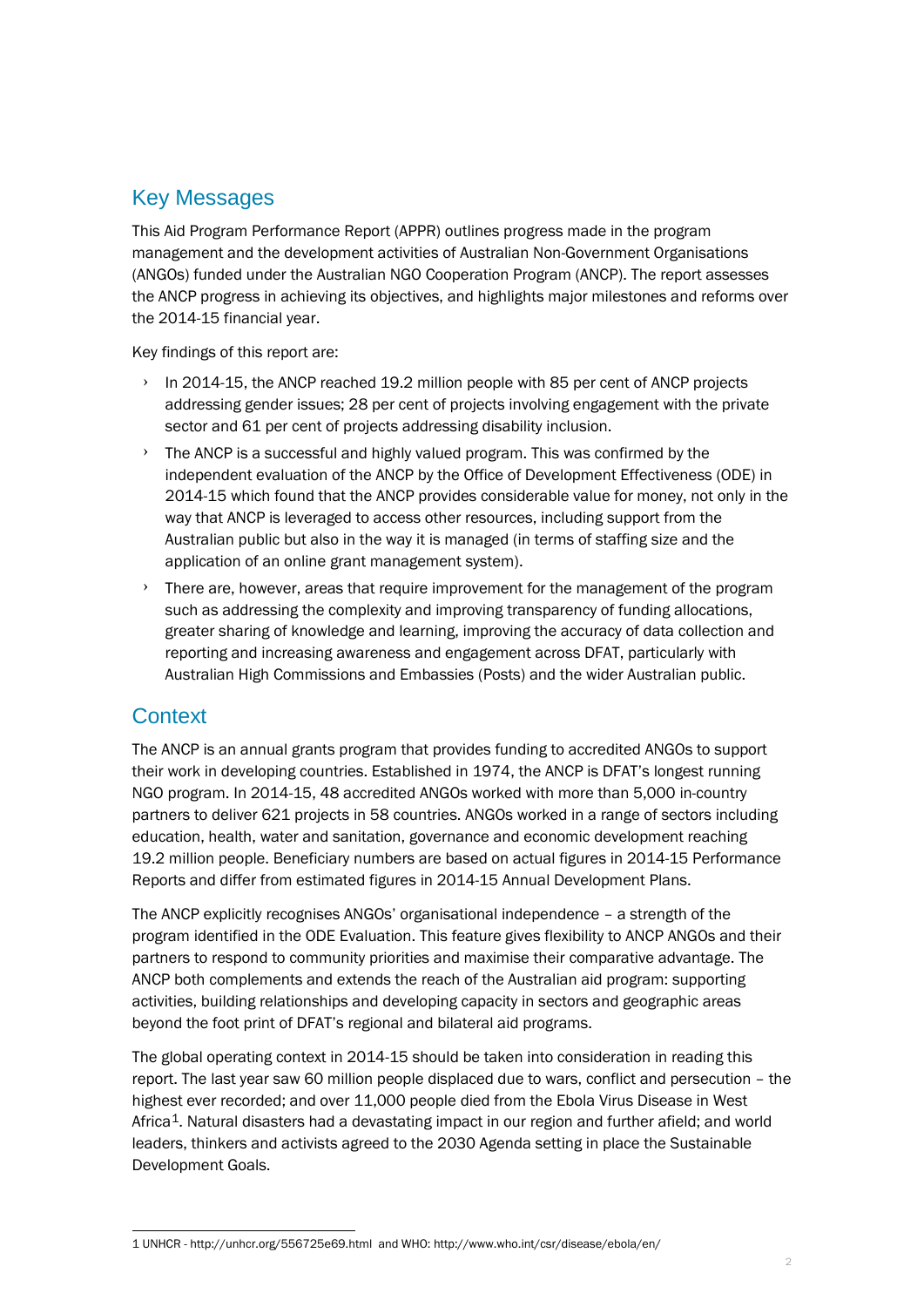2014-15 was also a significant year for the Australian aid program with Official Development Assistance budget reductions, the introduction of DFAT's innovationXchange and the development of a number of DFAT country and thematic strategies.

2014-15 marked the 40th Anniversary of the ANCP, which included a celebration of the successes of the program with a photo exhibition at Parliament House. DFAT also conducted a biennial Thematic Review focused on gender equality and women's empowerment in Timor Leste and Vanuatu. The ODE evaluation of the ANCP was undertaken and published in August [2](#page-2-0)015 $^{\rm 2}$  and the ANCP program logic was completed and published in October 2015 $^{\rm 3}$  $^{\rm 3}$  $^{\rm 3}$ .

DFAT committed to implementing all five of the ODE Evaluation's recommendations to further strengthen ANCP program management:

- 1. formalising a funding allocation policy
- 2. clarifying the role of the ANCP Partnerships and links with accreditation
- 3. clarifying the role of DFAT Posts in monitoring the program
- 4. strengthening the monitoring, evaluation and learning framework to capture program level outcomes

2014-15 Expenditure by Region

5. strengthening learning among ANGOs, in-country partners and DFAT.

### **Expenditure**

-



#### 2014-15 Expenditure by investment priority

# The 2014-15 ANCP budget allocation increased to \$134 million from \$131 million in 2013-14. Expenditure by ANGOs for 2014-15 was \$133 million with the remaining funds (approximately \$1 million, or 1 per cent of total allocation) used for ongoing program management including

monitoring, evaluation and learning activities. 2014-15 expenditure was broadly consistent with 2013-14 expenditure by geographic distribution and investment priorities.

<span id="page-2-0"></span>2 [http://dfat.gov.au/aid/how-we-measure-performance/ode/odepublications/Pages/evaluation-of-the-australian-ngo](http://dfat.gov.au/aid/how-we-measure-performance/ode/odepublications/Pages/evaluation-of-the-australian-ngo-cooperation-program.aspx)[cooperation-program.aspx](http://dfat.gov.au/aid/how-we-measure-performance/ode/odepublications/Pages/evaluation-of-the-australian-ngo-cooperation-program.aspx)

<span id="page-2-1"></span><sup>3</sup> <http://dfat.gov.au/about-us/publications/Pages/ancp-program-logic.aspx>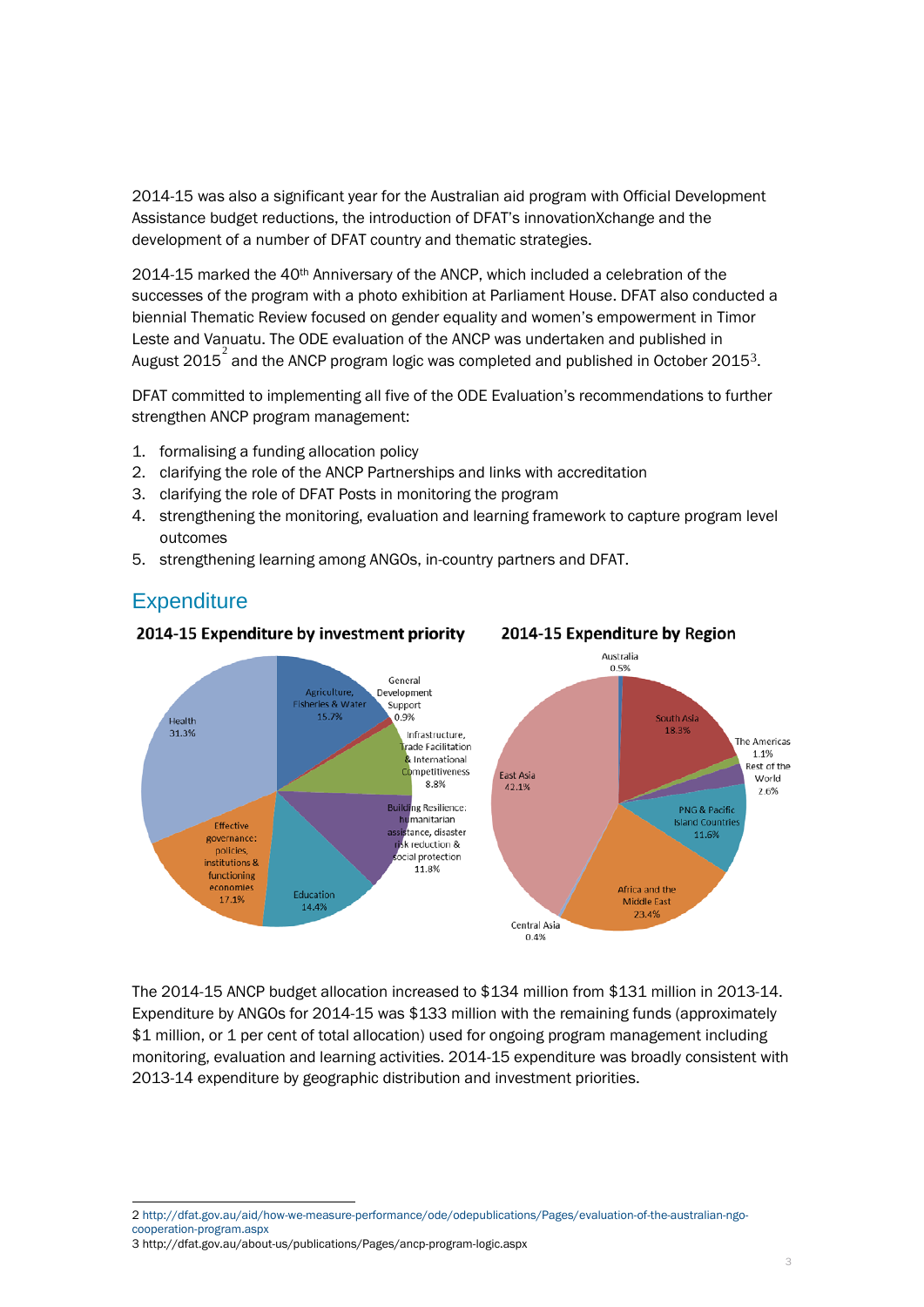### Progress towards objectives

The evidence base to demonstrate ANCP effectiveness is drawn from a variety of sources<sup>[4](#page-3-0)</sup> and indicates progress in addressing the priorities of people living in poverty. It also provides assurance that the ANCP continues to fund high-performing ANGOs.

### **Program Strategy**

As noted in the 2013-14 APPR, there were challenges in reporting Program level outcomes. Previous APPRs reported on the Program's progress towards its goal which was too high-level to make meaningful links with activities being implemented on the ground. The recent development of a program logic and performance assessment framework for ANCP addresses this gap. The revised ANCP Goal connects the Program to the purpose of the broader aid program which is to promote Australia's national interests by contributing to sustainable economic growth and poverty reduction.

The new goal statement for the ANCP is: Through accredited Australian NGOs, improve the living standards and well-being of individuals and communities in developing countries. To achieve this goal, three inter-related outcomes have been identified:

Outcome 1: Effective and value for money programming; Outcome 2: A diversity of ANGOs draw on funding and expertise from a range of sources;

Outcome 3: Effective engagement with in-country partners

During consultations on the draft program logic document, ANGOs were asked to report against the outcomes above in their 2014-15 Performance Reports and this reporting period would be considered the baseline. In the first year of reporting against these outcomes, there is greater emphasis on Outcome 1 where a much stronger evidence base is emerging. As the ODE Evaluation attested, we know these outcomes are important processes that contribute to transformative change. It is expected that next year's APPR will achieve a greater balance across all three outcomes when more supporting evidence will be available.

Table 2 - Rating of the ANCP's Progress towards its Objectives

| Objective                                                                   | Previous | Current |
|-----------------------------------------------------------------------------|----------|---------|
| Effective and value for money programming                                   | n/a      | Green   |
| A diversity of ANGOs draws on funding and expertise from a range of sources | n/a      | Green   |
| Effective engagement with in-country partners                               | n/a      | Green   |

Green. Progress is as expected at this stage of implementation and it is likely that the objective will be achieved. Standard program management practices are sufficient.

Amber. Progress is somewhat less than expected at this stage of implementation and restorative action will be necessary if the objective is to be achieved. Close performance monitoring is recommended.

Red. Progress is significantly less than expected at this stage of implementation and the objective is not likely to be met given available resources and priorities. Recasting the objective may be required.

Reporting period: 2014-15

-

<span id="page-3-0"></span><sup>4</sup> ANCP NGOs submit Performance Reports in September on previous financial year progress. In addition, NGOs undertake project level evaluations once every three years and a number of DFAT monitoring and engagement visits happen each financial year. Other sources include ODE Evaluation (2015); DFAT monitoring and engagement visit findings (2014-15); ANCP Thematic Review (2015); ANCP Annual Development Plans (2014-15); ANCP Annual Performance Reporting (2014-15); ANCP Partner Agency Collaboration (APAC) Research Report – disability inclusion (2014); ANCP Partner Performance Assessments (2015); ANCP Aid Quality Check (2015); Accreditation assessments and RDE spot checks (2014-15)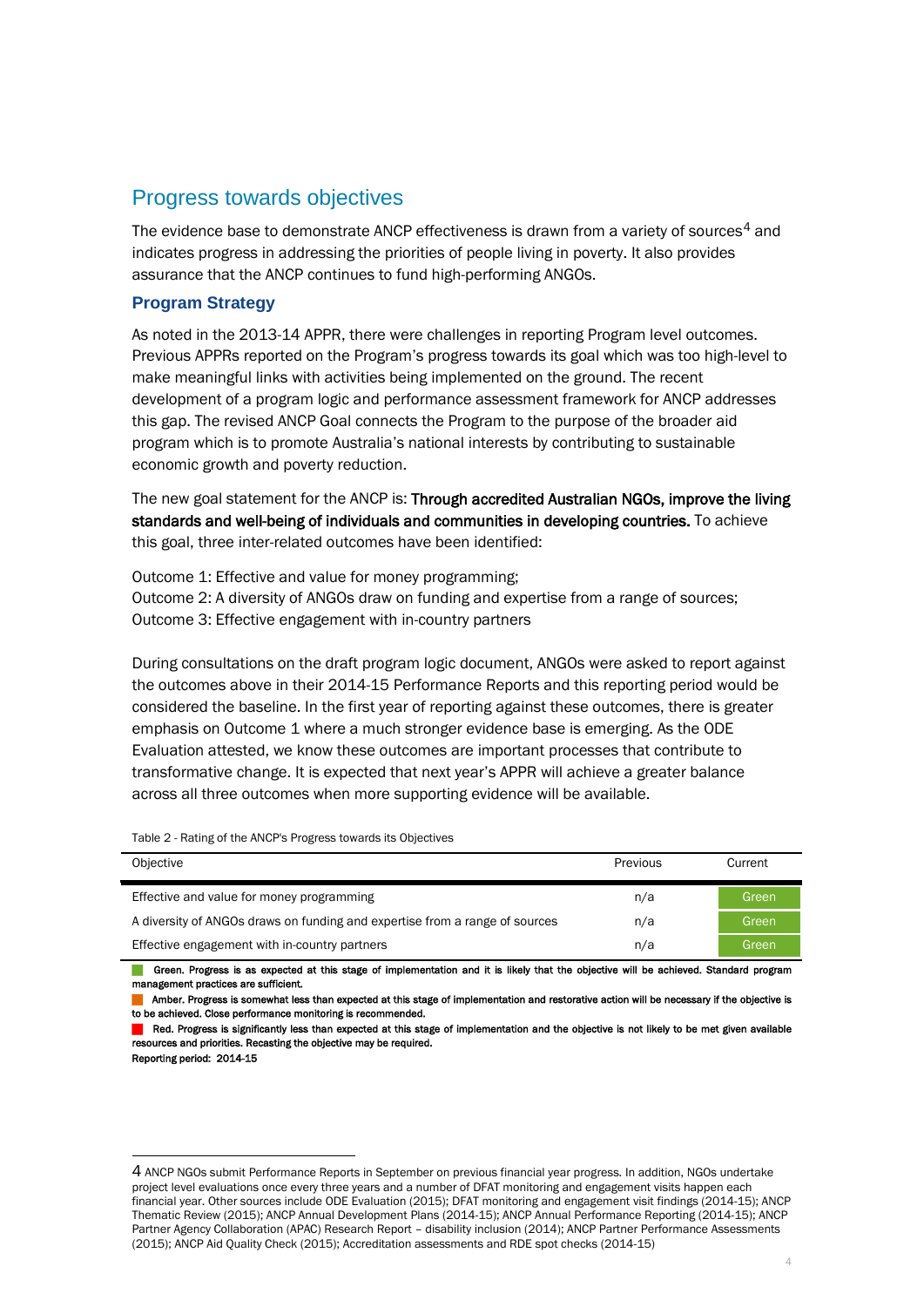### **Outcome 1: Effective and value for money programming**

This outcome focuses on the effectiveness of the work of ANGOs and aims to promote quality performance and the achievement of poverty reduction outcomes, including the contribution to ANCP performance benchmarks. This outcome focuses on DFAT's management of the Program, ensuring clear, transparent and efficient program management systems. Achieving this outcome is based upon the joint engagement by DFAT and the Australian NGO sector in the prequalification of potential recipients of ANCP funding via a rigorous accreditation process.

The development of Partner Performance Assessments (PPAs), regular accreditation reviews<sup>[5](#page-4-0)</sup>, improved monitoring of the ANCP by DFAT and the ODE Evaluation have provided more rigorous evidence of the performance of the ANCP and value for money of the Program. PPAs were conducted for the eleven ANCP ANGOs that receive over \$3 million in 2014-15 and received an average rating of *good[6](#page-4-1)* in criteria dealing with value for money and achievement of results and impact.

19.5 million people were reached under the ANCP in 2014-15, less than the projected 23 million people because of a number of factors. These included Cyclone Pam in Vanuatu in March 2015 and the Nepal earthquake in April 2015, the weakening Australian dollar and a shift in reporting cycles by a number of large ANGOs. This meant project implementation delays, reduction in the scale of planned activities, and cancellation of some components altogether.

### **Results**

The ODE Evaluation found that the ANCP was performing well and based on aggregate development results reporting ANCP is one of DFAT's best-performing programs. Key results in 2014-15 (\$133 million to 48 ANGOs) include<sup>7</sup>:

- $\rightarrow$  7.8 million people (49 per cent women and girls, half a per cent people with disabilities) provided with integrated community approaches to health and wellbeing
- $\rightarrow$  2.6 million people (60 per cent women and girls, half a per cent people with disabilities) have greater awareness of gender equality, women's equal rights and issues related to violence against women
- $\rightarrow$  2.5 million people (50 per cent women and girls, 3 per cent people with disabilities) gained increased knowledge of hygiene practices
- 1.7 million people (47 per cent women and girls, 6 per cent people with disabilities) gained increased access to essential medicines and health commodities including HIV treatment
- 1.3 million people (46 per cent women and girls, 13 per cent people with disabilities) provided with prevention services excluding HIV/AIDS and sexually transmitted diseases.

The ODE evaluation recognised that the ANCP accreditation process requires all NGOs to demonstrate that their investment decisions take account of efficiency, effectiveness and economy and that ANCP NGO projects attract in kind contributions and additional funding from other sources. These can include funds from corporates, governments, local communities and in-kind contributions. While the required ratio of NGO to DFAT funds under ANCP is 1 to 5, NGOs often go above this matching requirement with the actual ratio achieved closer to 1 to 4.

<span id="page-4-0"></span><sup>-</sup>5 For the full list of accreditation criteria, refer to the Australian NGO Accreditation Guidance Manual (2015): <http://dfat.gov.au/about-us/publications/Pages/australian-ngo-accreditation-guidance-manual.aspx>

<span id="page-4-2"></span><span id="page-4-1"></span><sup>6</sup> On a scale of 1-6 where 6 = very good, 5 = good, 4 = adequate, 3 = less than adequate, 2 = poor and 1 = very poor. 7 These results are drawn from MELF indicators as reported by ANCP NGOs in their 2014-15 Performance Reports.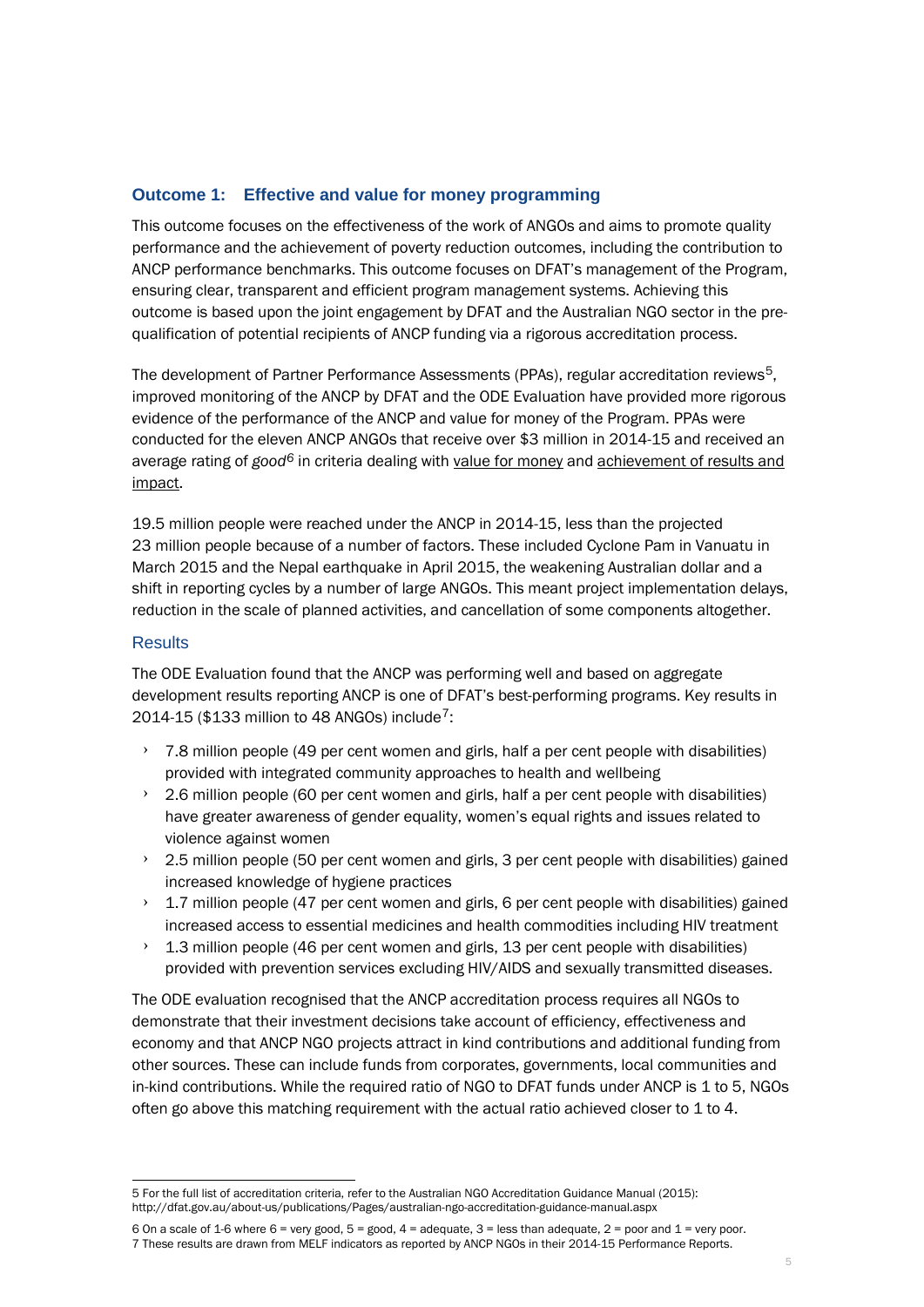The evaluation also found that the ANCP has consistently outperformed many other DFAT programs on the reporting of output level aggregate development results.

### Performance benchmarks

There was progress in 2014-15 against almost all draft performance benchmarks identified in last year's APPR (see Annex B). The benchmarks identified in the 2013-14 APPR were based on an assessment of data in ANCP Online and drafted before the ANCP program logic and performance assessment framework (PAF) were finalised. Consultations on the draft benchmarks were undertaken during inaugural ANCP Annual Reflections Workshops in September 2015 and consideration was given to how to report against them. Based on these consultations, the PAF was finalised and benchmarks were revised including the removal of some benchmarks identified in 2013-14. Revised benchmarks that better reflect the ANCP's objectives were included in the ANCP PAF and will be reviewed annually. ANGOs were reassured that the benchmarks identified are primarily for DFAT reporting and ANGOs are not being directed to work in any particular sectors or countries thus ensuring ANCP remains a flexible program. The revised benchmarks are outlined below:

### 80 per cent of ANCP projects address gender issues in their implementation

In 2014-15, 85 per cent of ANCP projects addressed gender issues with gender equality as the principal objective<sup>[8](#page-5-0)</sup> in 108 projects (17 per cent) with expenditure of over \$18.6 million reaching 1.4 million people, which is consistent with 2013-14 results.

There is confidence in each ANGO's ability to deliver gender equality outcomes. The accreditation process assesses that ANGOs can demonstrate policies and practices of sound development principles including gender equality. The ANCP Monitoring Evaluation and Learning Framework (MELF) provides ANGOs with templates to disaggregate data by sex, age and disability, and report against a range of gender equality indicators.

Through the Enhancing Marginalised Urban Women's Rights and Gender Equality (EMERGE) initiative funded by ANCP, CARE regularly met with regional stakeholders including DFAT's Australia Mekong NGO Engagement Platform and UN Women. This led to an invitation to collaborate with UN Women on a regional workshop in FY15-16 on the cost of gender-based violence, contributing findings of CARE's study on sexual harassment in garment factories. Through EMERGE, CARE was invited to comment on the draft ASEAN Regional Plan of Action to End Violence Against Women.

Specialist ANGOs such as International Women's Development Agency (IWDA) offer added value to gender equality work within Australia and international development communities. IWDA is actively engaged in sector-level influencing, learning and coordination via national communities of practice within Australia, including the Australian Council for International Development (ACFID) Gender Equity Working Group. IWDA's CEO is a member of ACFID's Board and plays an ongoing advisory role including on the National Action Plan for Women, Peace and Security and has assisted DFAT in developing gender-sensitive indicators and benchmarks.

<span id="page-5-0"></span><sup>8</sup> All ANCP projects must indicate how it addresses gender equality and women's empowerment using a scale of principle, significant or not targeted. Principle means promoting gender equality and empowering women is fundamental in the design and impact of the activity and is an explicit objective of the activity. Significant means promoting gender equality and empowering women is an important (but not principle) objective of the activity. Where an activity is not targeted gender equality could be addressed by ensuing participation of women and girls or a gender analysis will be/ has been undertaken as part of the activity's design.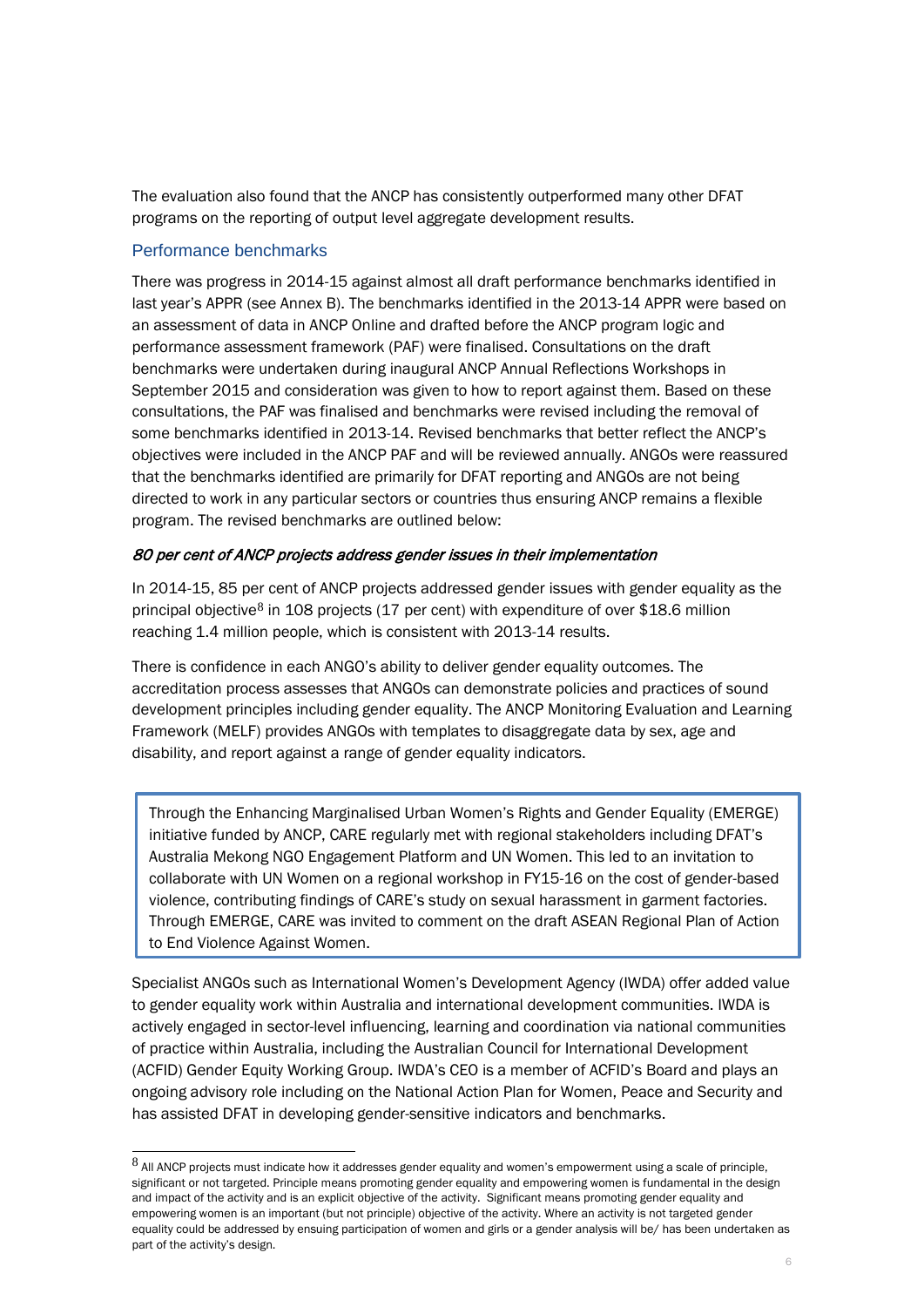### 20 per cent of ANCP projects engage the private sector

In 2014-15, 178 projects (28 per cent) involved engagement with the private sector. This is the first year this data is available following the introduction of a new private sector engagement reporting marker. ANGOs reported that ANCP funding resulted in the leveraging of more than \$34 million of private sector investment.

### Engaging the private sector

Anglican Overseas Aid's ANCP projects in Vanuatu and Solomon Islands used the introduction of solar energy as a way to engage and support women to establish small solar micro-enterprise initiatives, as well as leverage private sector support towards women's economic empowerment. In 2014-15, the projects worked with ANZ Bank Vanuatu and Central Bank of Solomon Islands to provide financial literacy skills, business training and facilitation of the formation of Savings Clubs.

### Improved data capture of projects addressing people with disability

In 2014-15, 61 per cent of ANCP projects addressed disability inclusion with disability inclusion as the principle focus in 88 projects (14 per cent) with a total expenditure of over \$8.9 million reaching almost half a million people. 2014-15 performance reporting showed there were over 495,000 people with a disability – an increase from 136,000 in 2013-14. In comparison, in 2013-14, 61 projects (9 per cent) addressed disability inclusion as the principle focus. ANCP NGOs reported a broad range of learning activities with their in-country partners in 2014-15 to build understanding of disability inclusive programing.

In November 2014, CBM Australia published an analysis of ANCP Partner organisations' engagement on disability inclusion and recommendations for future progress to support ANCP Partner NGOs in Australia to reflect and learn from each other's experience with disability inclusive development[9](#page-6-0).

The report found that a significant trigger for disability inclusion work within agencies has been DFAT ANCP requirements for grant recipients to include disability inclusion as a cross-cutting issue in programs and to begin to report data on beneficiaries disaggregated by disability. Where organisations were already engaging in advocacy efforts towards convincing partner organisations that disability inclusion is important, participants reported donor compliance gave strength to their argument. The report made a total of 22 recommendations, including four for DFAT to provide additional disability-specific resources and continue to use its policy influence with national partner governments and international donors to increase commitment to disability inclusive development.

A Practitioner Interest Forum on "NGO Experiences in disability inclusion" was held in November 2014 to discuss the findings more broadly and encourage cross organisational sharing and learning. The forum was jointly organised by Australian Disability and Development Consortium (ADDC), CBM Australia and ACFID and attended by participants from 21 organisations including ANGOs and DFAT.

<span id="page-6-0"></span>-9 The full report is available a[t https://acfid.asn.au/resources?&everything=disability%20inclusion&everything\\_op=allwords](https://acfid.asn.au/resources?&everything=disability%20inclusion&everything_op=allwords%20)

7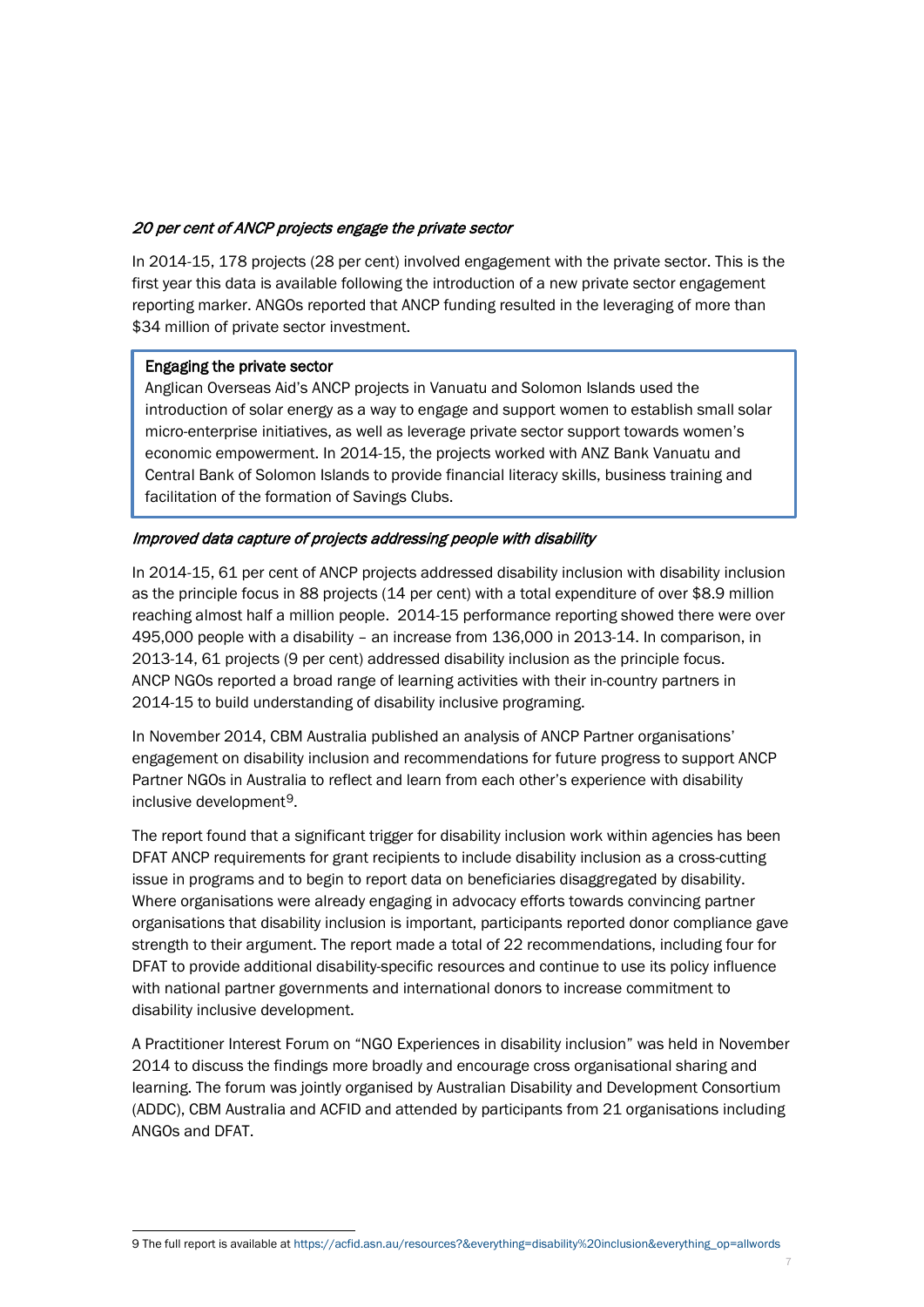### Evidence of commitment to innovation and continuous improvement through efficient program management systems

While there was no marker for innovation in the 2014-15 performance reporting, 38 ANCP projects involved the piloting and trialling of new approaches and many more built on successful ANCP funded pilots from previous years. The introduction of a marker to highlight innovation was introduced in the 2015-16 annual development plan template. It is expected that more data on innovation will be available for NGOs in their 2015-16 Performance Reports. The flexible nature of ANCP funding provides the scope for ANGOs to be innovative and to pilot new approaches if they choose. In encouraging innovation, DFAT and ANGOs must be cognisant of the difficulties and resources required of trialling and implementing new approaches to get the most out of the trial. As was articulated in the ODE Evaluation, ANGOs have good examples of innovation but there is no systematic way of capturing and sharing examples of innovation or for encouraging innovative ANCP programming. Innovation was the theme at the 2015 ACFID National Conference which provided a forum for the exchange of ideas and learning on innovation. DFAT will work with ANCP NGOs to harness the learning coming out of successful and failed pilots to share among ANGOs, DFAT and the sector through ACFID.

### Innovation Recognised

Engineers Without Borders, in partnership with Live and Learn, won one of four \$500,000 grants through the Google Impact Challenge for an initiative previously funded through ANCP to establish, train and support a network of local Cambodian entrepreneurs to manufacture and install a bio-digester floating toilet system on the Tonle Sap Lake in Cambodia, converting human waste into a constant and reliable source of renewable energy. This three year project will enable 25 local entrepreneurs to install 2,500 bio-digester toilet systems benefitting 15,000 people.

### ANCP reporting

The introduction of the MELF has seen continued improvement of the accuracy and consistency of reporting of program beneficiaries as well as changes to the indicators and associated guidance. However, there remain ongoing challenges. The design of ANCP and the flexibility in ANGOs' annual programing decisions means that there are often shifts in sector, programing location and associated beneficiary numbers from year to year preventing consistent analysis and comparison between years, as evidenced by lower reported beneficiary numbers in 2014-15 than in 2013-14.

The ODE Evaluation highlighted that while most results are regarded as reliable and fit for purpose, there is little evidence that data is validated or verified through independent sources. In focus group discussions with ANGOs it was revealed that in some instances indicator values are based on 'best guesses' particularly with regard to indirect beneficiaries.

Under the ANCP Manual, ANGOs are required to undertake an evaluation of projects or programs funded under ANCP at least once every three years. In 2014-15, 155 project evaluations were completed and the results submitted to DFAT with performance reporting in September 2015.

Through monitoring visits conducted in 2014-15, DFAT made a number of recommendations to improve program management at both the organisation and project level. These included coordinating with NGOs in-country to build on expertise in savings and loans programs,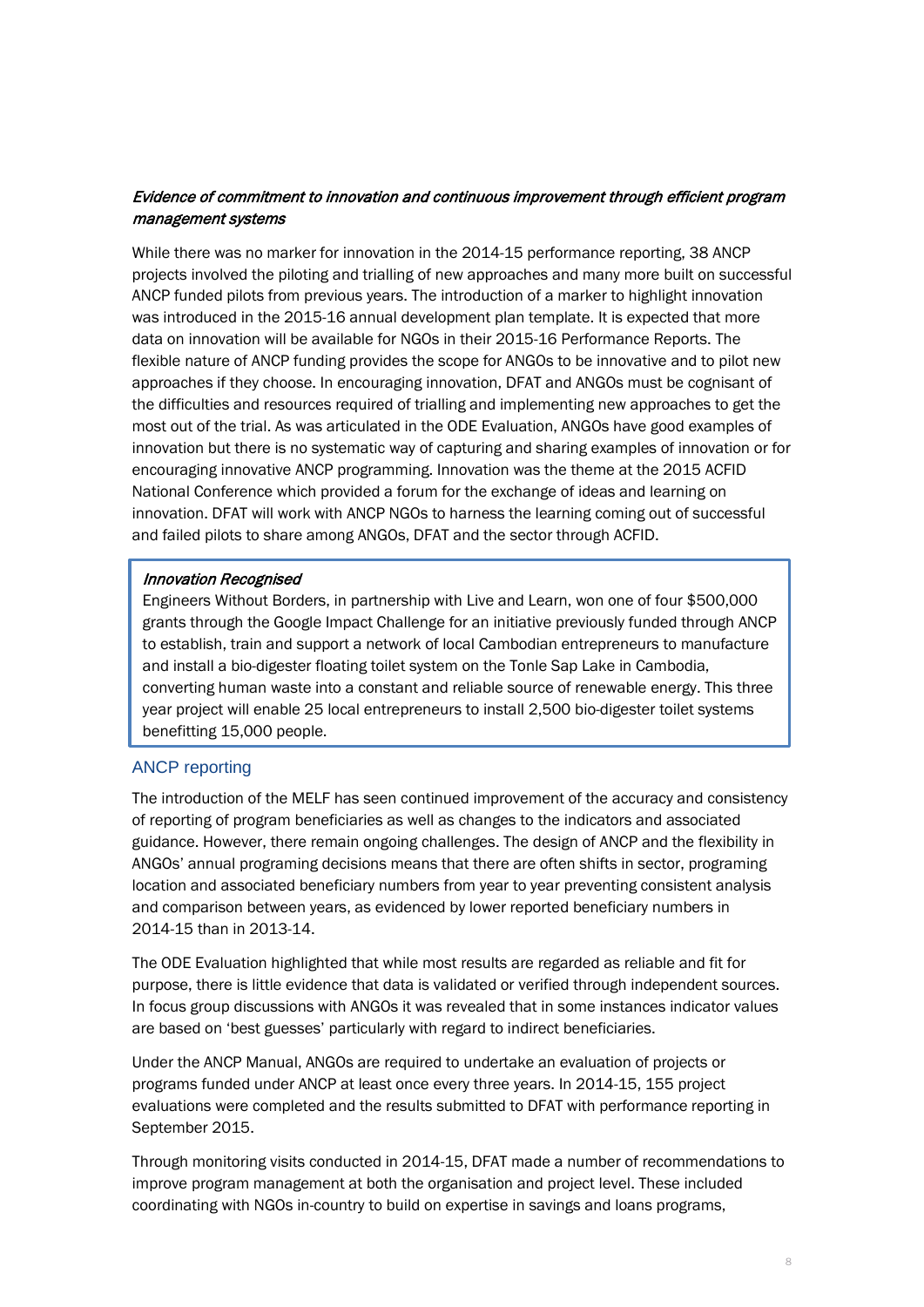improving in-country partner data collection and analysis practices to generate evidence base for programs, and ensuring adherence to DFAT's child protection policy.

An ongoing challenge for the program is quality performance reporting as well as the capacity of DFAT to review and verify performance data; this poses a risk for the program. DFAT's ability to meaningfully use evaluation data is also constrained by stretched resources. In 2015-16 DFAT will work to address these risks through webinars on Annual Development Plans and Performance Reporting, updates to guidance and ANCP Online forms and ongoing M&E visits.

### **Outcome 2: A diversity of ANGOs draw on funding and expertise from a range of sources**

This outcome focuses on DFAT using the ANCP to engage with a wide variety of accredited organisations with different origins, public support bases, missions, organisational sizes and structures, skills, technical capacity and partnerships. This also allows DFAT, via the ANCP, to tap into and support the existing linkages between Australian NGOs and the Australian public, their global networks and developing country partners. It recognises the importance of engagement with DFAT Posts and thematic areas to facilitate increased awareness of ANCP and draw on these areas of expertise. The 48 ANGOs funded through the ANCP in 2014-15 are a diverse mix of organisations – ranging from small organisations working in a limited number of sectors in a single country, accredited at the base level and receiving \$150,000 per year, to large ANGOs who are members of established international networks and affiliations, working on a global scale across a broad range of sectors, and receiving over \$5 million per year.

### Leveraging funding

As discussed under Outcome 1 above, ANGOs receive funding and in kind contributions from a range of sources including the Australian community, partner governments, other donors and the private sector. In addition, ANGOs have made creative use of other funding especially from other program areas in DFAT, to extend the reach of programs.

Accreditation verifies that ANGOs can raise minimum contributions from the Australian community in support of their development activities with ANCP funding making up only a relatively small percentage of ANGOs' total funding (on average). In 2014-15, 123 ANCP projects were co-funded with funding from other donors totalling \$26.3 million.

### Leveraging funding for scale up

Oxfam's Eliminating Violence against Women (EVAW) project in Papua New Guinea (PNG) commenced in 2012 solely through the support of the ANCP and has now been successful in leveraging multi-year funding from the DFAT bilateral program and Canada Fund's Local Initiative program to support scale up, and replication thus multiplying ANCP's investment.

### Strong Relationships

The long-term nature of the ANCP has fostered strong relationships between DFAT and ANGOs. The strength of these relationships in turn fosters frank and open collaboration and dialogue. In 2014-15, individual ANGOs and the networks and alliances they are members of have made submissions to Senate Inquiries on a number of topics including the private sector, economic development, human rights of women and girls in the Pacific and bilateral aid to Papua New Guinea. ANGOs have contributed to a number of DFAT Aid Investment Plans and have provided input to amend DFAT ANCP guidance material. For example, CBM engaged with DFAT to change the definition of welfare with regard to disability in the ANCP Manual.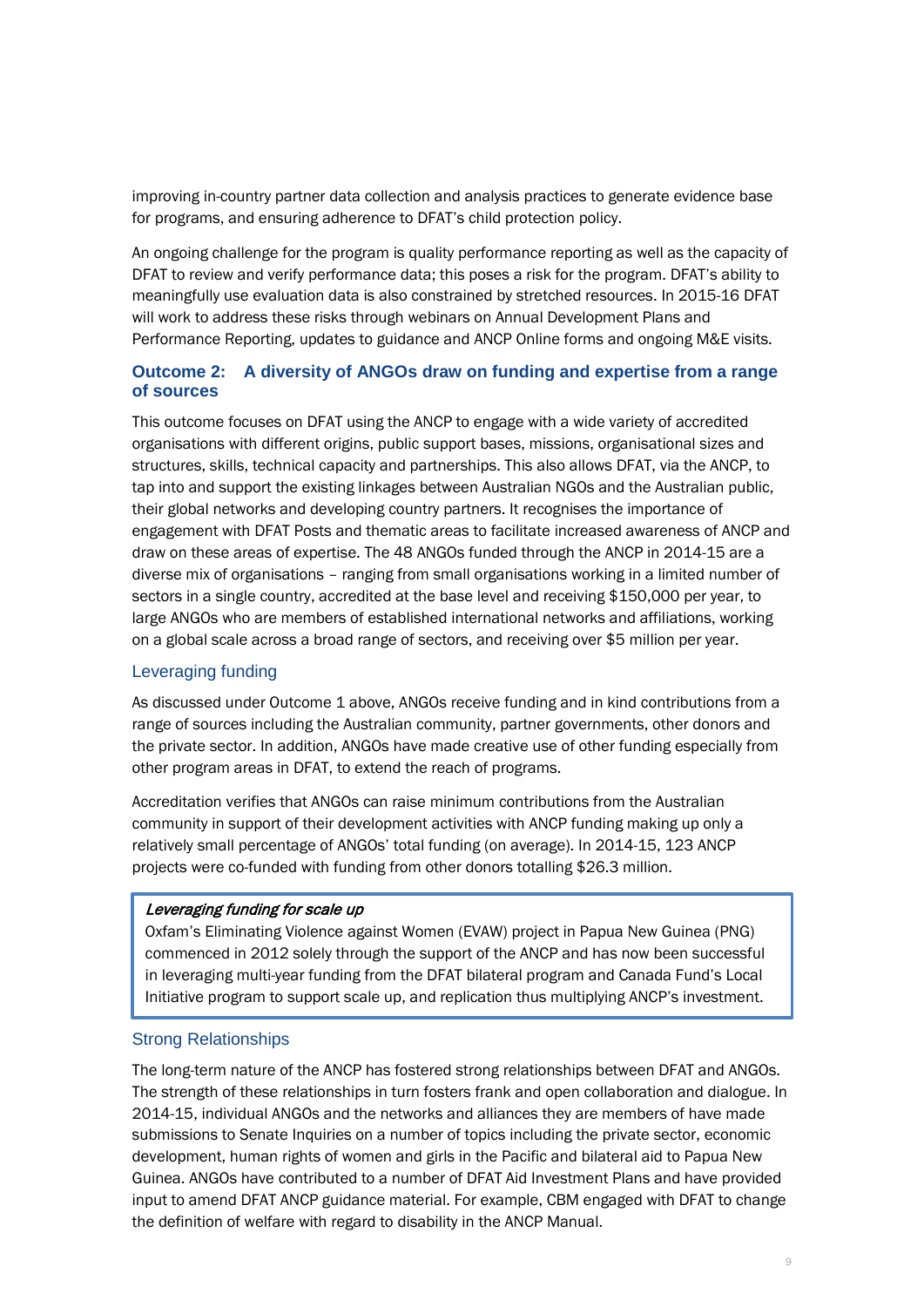Separate to the ANCP, DFAT's partnership with ACFID provides a mechanism for engaging with the NGO sector broadly on DFAT policy issues. Recent examples of engagement include the development of the "Engaging the Private Sector in Aid and Development" strategy and the DFAT-NGO Engagement Framework (replacing the Civil Society Engagement Framework).

### Sharing of knowledge & learning

A strength of the ANCP is the breadth and depth of networks in which the ANGOs engage. These networks include ACFID membership and both formal and informal mentoring arrangements. 2014-15 performance reporting has confirmed ANCP NGOs are active members of sector and geographic working groups and networks both in Australia and in the countries they work. Additionally, many ANGOs are part of a number of faith-based networks, including the Church Agency Network (CAN) which has been instrumental in progressing work on gender based violence in the Pacific.

In addition to membership in networks, ANGOs have strategically sought out partnership arrangements with specialist agencies to improve capacity in specific areas such as gender and disability. This was highlighted in the Thematic Review which found that these arrangements go well beyond the provision of once off inputs, demonstrating a process of sustained engagement for learning. Oxfam Australia noted in their performance report that their partnerships have "enabled access to technical and other resources that would otherwise not have been readily available to individual agencies" (e.g. accessing disability inclusiveness advice from Nossal Institute, gender expertise from CARE).

The Thematic Review noted that there is sharing of lessons on gender between ANCP NGOs at a country level but participation was variable and reliant on well-staffed offices in the country capital. The review noted that CARE was seen to be taking a lead role in this type of facilitation of information exchange, for example through the Vanuatu Gender Partnership Network. However, these forums do not always reach all ANCP NGOs. The Review noted examples of engagement with DFAT staff and Posts and suggested the potential for Posts to facilitate better linking of learning and sharing in gender; also a recommendation from the ODE Evaluation. Consideration needs to be given to the capacity of Posts to facilitate NGO roundtables (and how the NGOs and Volunteers Branch (NVB) can provide support) as well the frequency and timing of roundtables for strategic engagement in the ANCP program cycle.

While many ANGOs are already engaged in a range of partnerships and networks to leverage funding and expertise, there is currently no mechanism within the ANCP to encourage these collaborations and the systematic capture and sharing of expertise and lessons learned. DFAT engages with a greater number of ANGOs (20 per cent increase from 2012) despite constrained resources. Maintaining this level of engagement with a greater number of ANGOs is a challenge. NVB will explore options to improve the sharing of lessons among Australian NGOs, local NGOs and DFAT in 2015-16, as recommended in the ODE Evaluation, including looking to other parts of the Department, Posts and via ACFID to enhance opportunities for engagement.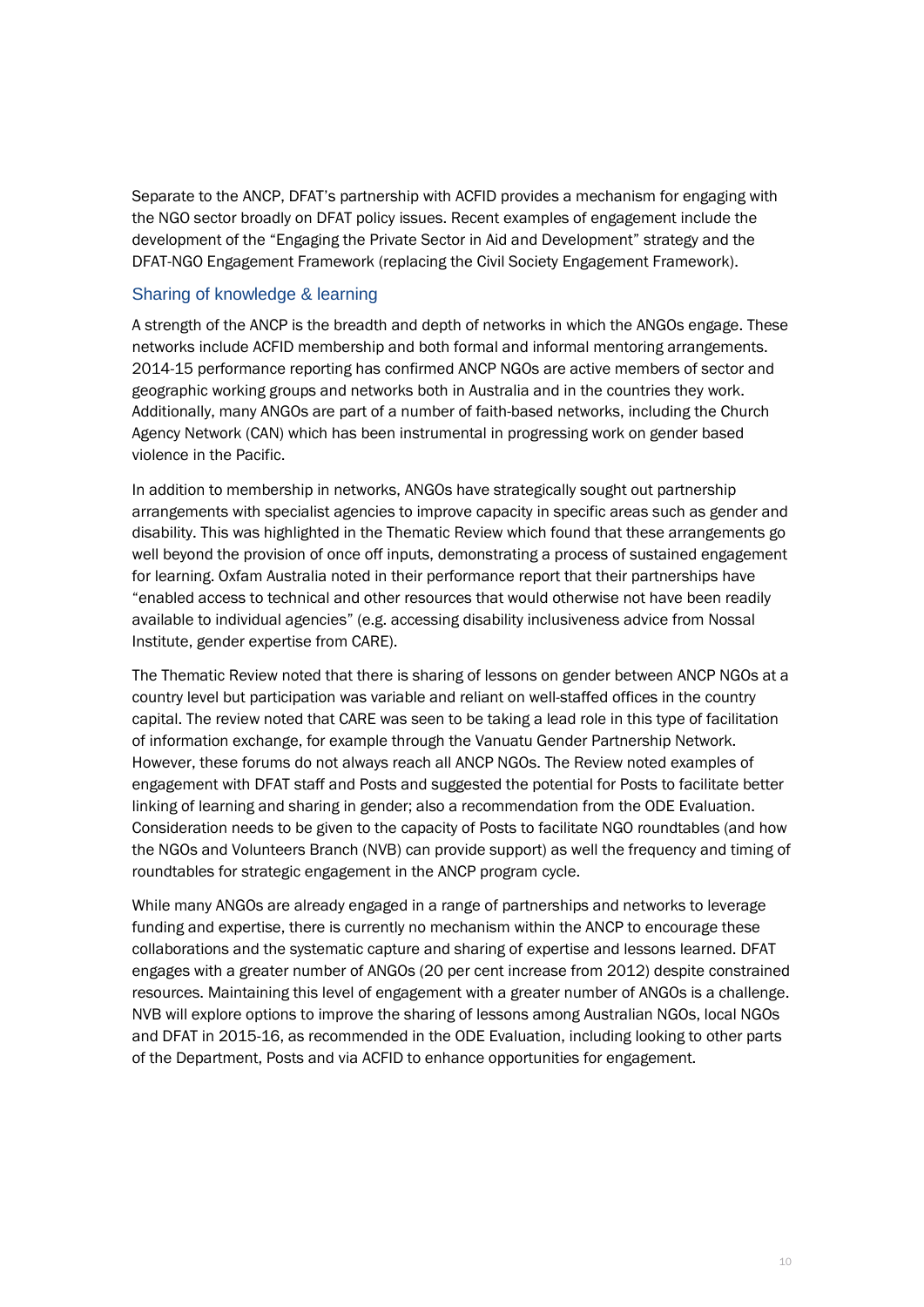### ANCP partners

There is a strategic partnership between DFAT and ten of Australia's largest development ANGOs<sup>10</sup>, with the most recent Memorandum of Understanding signed in 2013. In 2014-15 these Partners expensed a total value of 74 per cent of ANCP funds (totalling \$99.6 million). This strategic partnership promotes policy dialogue, enables the Government and ANGOs to share lessons, and jointly identify the most effective ways to help people overcome poverty. Activities involving the Partners in 2014-15 included the 40th anniversary celebration of the ANCP in March 2015 at Parliament House led by CARE Australia, World Vision Australia and DFAT. It was opened by the Foreign Minister and attended by government, private sector and ANGOs.

An ANCP Partner Agency Collaboration (APAC)-sponsored Economic Development Forum opened by then Parliamentary Secretary Brett Mason was held in August 2014, linking ANGOs with the private sector. The learning event was led by World Vision Australia and included representatives from DFAT's Executive. Outcomes included ANGOs' use of economic development tools and methodologies and sharing experiences of partnering with the private sector.

The ODE Evaluation found the absence of clear policies and procedures for selecting Partners presented a risk to the program. The Evaluation recommended the partnership concept should extend to all ANCP ANGOs. This would extend the effectiveness of the program and link to key priority areas for the Australian aid program as a whole. DFAT agreed to these recommendations and will look to strengthen strategic engagement with a number of ANCP NGOs in future years. The current ANCP Partnerships MOU will continue until June 2017.

### **Outcome 3: Effective engagement with in-country partners**

This outcome focuses on the links ANCP-funded NGOs have with a range of local partners and the role of these relationships in addressing poverty reduction. The provision of flexible funding allows ANGOs and their in-country partners to establish appropriate foundations for working with the poor, including building and maintaining long term relationships with partners and communities and responding iteratively to the priorities of the poor.

ANGOs demonstrate systematic approaches to partnership and development collaboration including regular assessment of capacity and performance of their partners. This is confirmed through performance reporting, DFAT monitoring and engagement visits as well as Accreditation reviews. All 11 ANCP ANGOs assessed under the PPAs were rated *good* or *very good* in criteria on collaboration and relationships. The ODE Evaluation confirmed ANCP ANGOs are engaging constructively with partner governments at many levels and contributing to building local capacity due to ANCP's focus on long-term commitment and relationship-building. Through DFAT's consistent approach to allocating funds, ANCP ANGOs are able to invest in their local partners over the long term, building trust among them, which then contributes to development effectiveness.

During DFAT monitoring and engagement (M&E) visits a range of engagement between ANCP ANGOs and their in-country partners was witnessed: from direct service provision to a more integrated partnership approach. While ANCP NGOs are working predominately with civil society organisations (37 per cent of in-country partners in 2014-15) and Government (31 per cent of

<span id="page-10-0"></span><sup>-</sup>10 The ANCP partners are: CARE Australia, Caritas Australia, CBM Australia, ChildFund Australia, The Fred Hollows Foundation, Oxfam Australia, Plan International Australia, Save the Children Australia, TEAR Australia and World Vision Australia.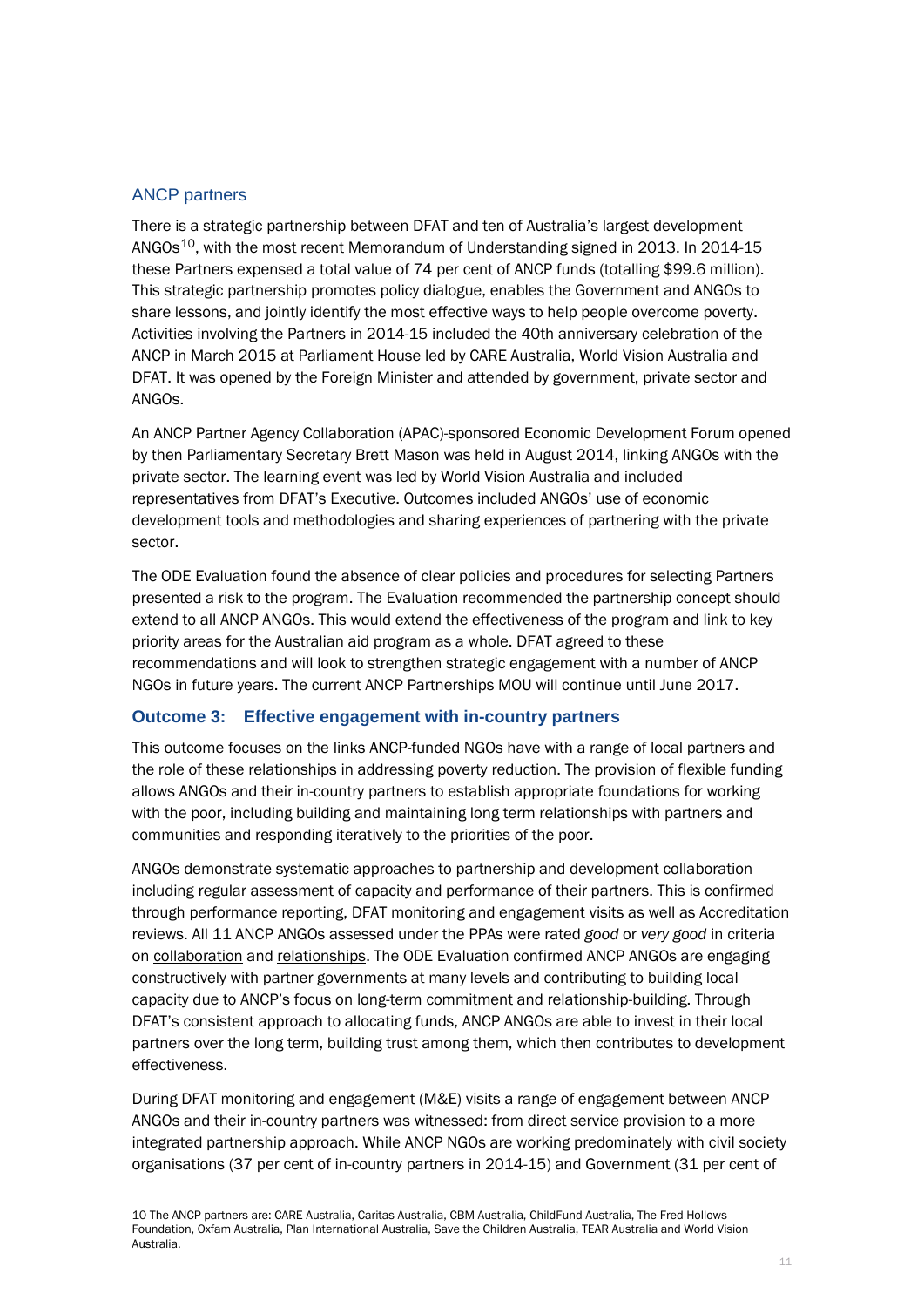in-country partners in 2014-15), there are over 60 different in-country partner types delivering ANCP projects, ranging from village councils to multilateral organisations. Examples of effective collaboration such as DFAT-NGO roundtables were also verified during DFAT M&E visits in 2014-15.

The ODE evaluation found that ANGOs play a critical role in supporting partner country governments particularly in terms of the delivery of services, and that ANCP ANGOs have significant engagement with partner governments at local, district, provincial and national levels. They also provide input to and influence government policy through participation in government committees and task forces.

ANCP ANGOs provide in-country partners with training and support, including on collecting new points of data. In return, local NGO partners share their deep understanding of the communities where they work to enhance project design and enable effective implementation on the ground. For example, ANCP reporting was amended following the release of DFAT's Indigenous Peoples Strategy in August 2015, to capture how ANCP projects are working with indigenous peoples. ANGOs supported in-country partners to collect this information. In 2014-15, Performance Reports indicated over 600,000 indigenous people participated in ANCP projects.

The Fred Hollows Foundation reported that broader health system weaknesses continued to impact on the ability of The Foundation to implement projects in 2014-15. Using eye health as an entry point, The Foundation engaged with partner governments in Kenya, Laos and the Philippines, to focus on issues such as the availability and training of general health workers, and to support development of government policies guiding health staff recruitment, deployment and retention.

### Program quality and partner performance

### **Analysis of Aid Quality Checks (AQCs)**

The 2014 AQC ratings found that the ANCP was performing well with three criteria (Relevance, Efficiency, Sustainability) to be *good* and four criteria to be *adequate* (Effectiveness, Monitoring and Evaluation, Gender Equality, Risks & Safeguards). Overall, 2014 AQC ratings remained consistent with 2013 Quality at Implementation (QAI) ratings with an improvement in the rating for sustainability from *adequate* to *good*.

### A table of AQC ratings is at Annex D.

### **Performance of key delivery partners**

The ANCP assesses effectiveness through accreditation, ANGO reporting under the MELF, evaluations, in-country monitoring visits and Partner Performance Assessments. The 11 of 48 ANCP ANGOs that were assessed via PPAs in 2014-15 represented just over \$102 million (77 per cent) of the total program with an average rating of *good* across all criteria assessed.

DFAT conducted 11 M&E visits in 2014-15 to projects undertaken by 21 ANCP NGOs. These visits offer the opportunity to verify reported ANGO achievements, and evaluate program effectiveness and efficiency. Several of these visits involved roundtables with participants from DFAT Posts and local NGO staff, to meet one another and share lessons. Capacity of local NGOs is variable with some NGOs requiring capacity building by ANGO counterparts. Through ANGOs' existing strong systems, as verified through accreditation, financial risk and fraud is managed to a high standard, even where capacity of local partners is low.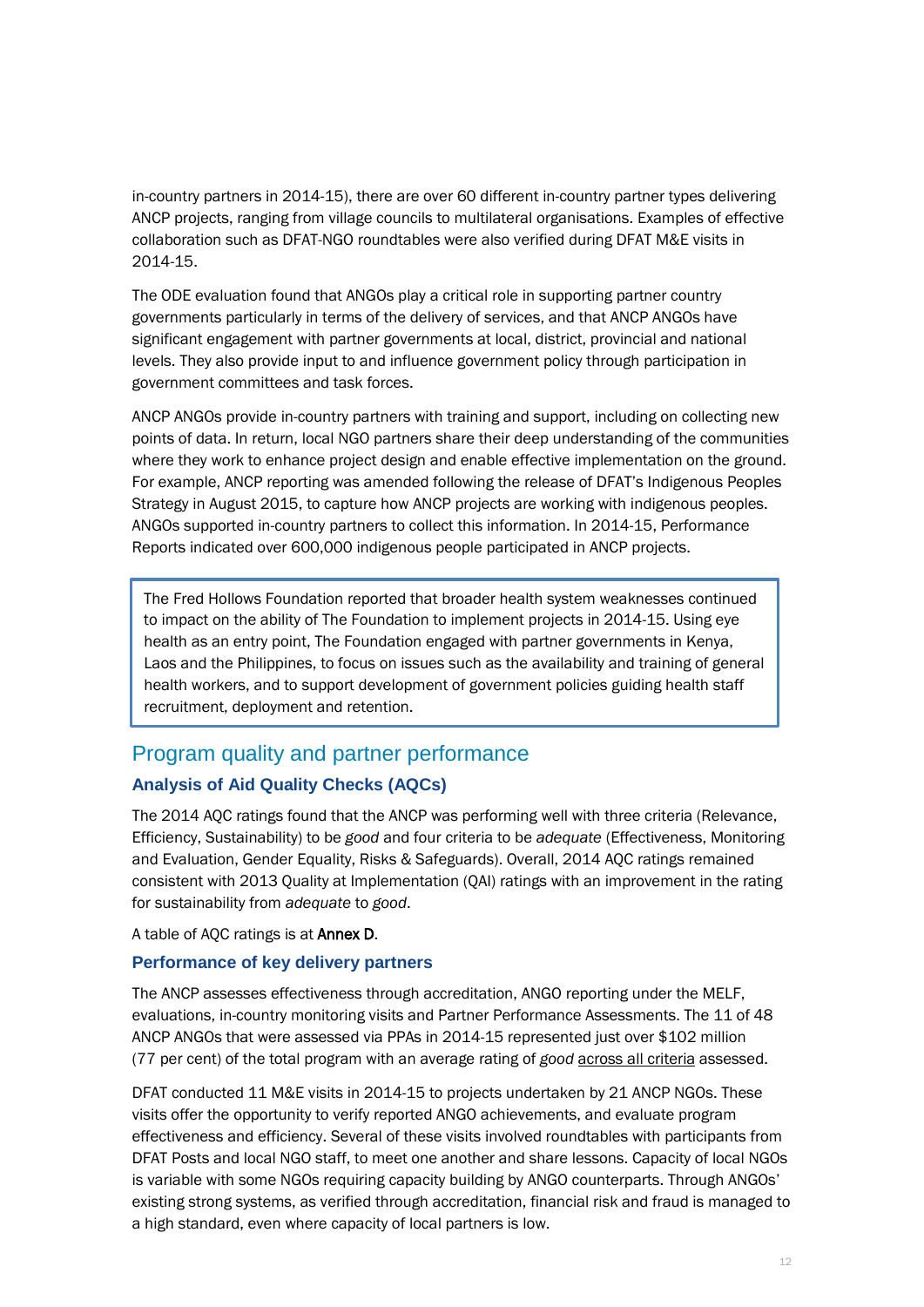### **Program management & operations**

### **Accreditation**

The ODE evaluation noted that while the accreditation process is time consuming and resource intensive (for both DFAT and ANGOs), ANGOs value the process as it enhances their organisational capacity and represents a better investment than competing for funding through other mechanisms. For DFAT, the accreditation process is an effective means of identifying strong partners, leading to efficient management of ANCP. ANGOs undergo re-accreditation every five years.

In 2014-15, there were a total of 15 accreditation reviews - eight were re-accreditations and seven were new applications. Of the new applications, four successfully gained accreditation. In 2014-15 the accreditation process was streamlined with all applications submitted online. The online system has reduced processing time for applicants and reviewers but coordination, engagement of assessors, quality assurance and reporting to the Committee for Development Cooperation (CDC) $11$  continue to require significant resources. Ongoing technical issues restrict some reviewer functions and DFAT is working to address these. The move away from paperbased applications is appreciated by ANGOs – particularly those moving to paperless offices.

Reviewer availability remains a constraint for accreditation reviews. DFAT requires specialists with a background in development and specific ANGO experience. With an average of 10-15 reviews per year, scheduling has been a challenge with some reviews in 2014-15 delayed by two to three months due to reviewer availability. DFAT is gradually bringing in new reviewers through a mentoring approach.

### Engagement and learning

In 2014-15, a total of 326 ANGO staff participated in ten DFAT webinars, including three on risks and safeguards and seven on ANCP's program cycle. Overall the feedback from participants was positive, particularly those new to ANCP processes and DFAT policies. Feedback on program cycle webinars will be used to inform content and scheduling in 2015-16.

ANCP projects present good public diplomacy opportunities for Australia and in 2014-15 there were a number of high-level visits to ANCP projects including by Australia's Ambassador for Women and Girls, Natasha Stott Despoja, who visited CARE's Safe Environment for Migrant Women project on the outskirts of Rangoon, Burma in February 2015. Additionally, increased reporting functionality has enabled the production of maps showing the locations of ANCP activities for sharing with DFAT Posts and during natural disasters<sup>12</sup>.

### Creating public diplomacy opportunities

Harare Post held biannual NGO forums to showcase program results, providing post with the opportunity to Tweet and report on positive ANCP project outcomes and raise the Head of Mission's profile. In August 2014, Harare post used ANCP projects to demonstrate to a visiting parliamentary delegation development results Australian NGOs are achieving. In countries of non-resident accreditation, the ANCP program also allows Heads of Mission to highlight people-to-people links with Australia through the relationships that Australian NGOs have developed with local partners. In early 2015 Australia's High Commissioner to Zambia held a well-attended NGO roundtable and hosted NGO partners at an Australia Awards reception in Lusaka.

<span id="page-12-0"></span><sup>-</sup>11 The Committee for Development Cooperation (CDC) is a joint DFAT/NGO advisory body that considers the accreditation process as well as broader ANCP policy and program matters.

<span id="page-12-1"></span><sup>12</sup> This information is not publicly available to protect beneficiary communities, particularly where projects work with children.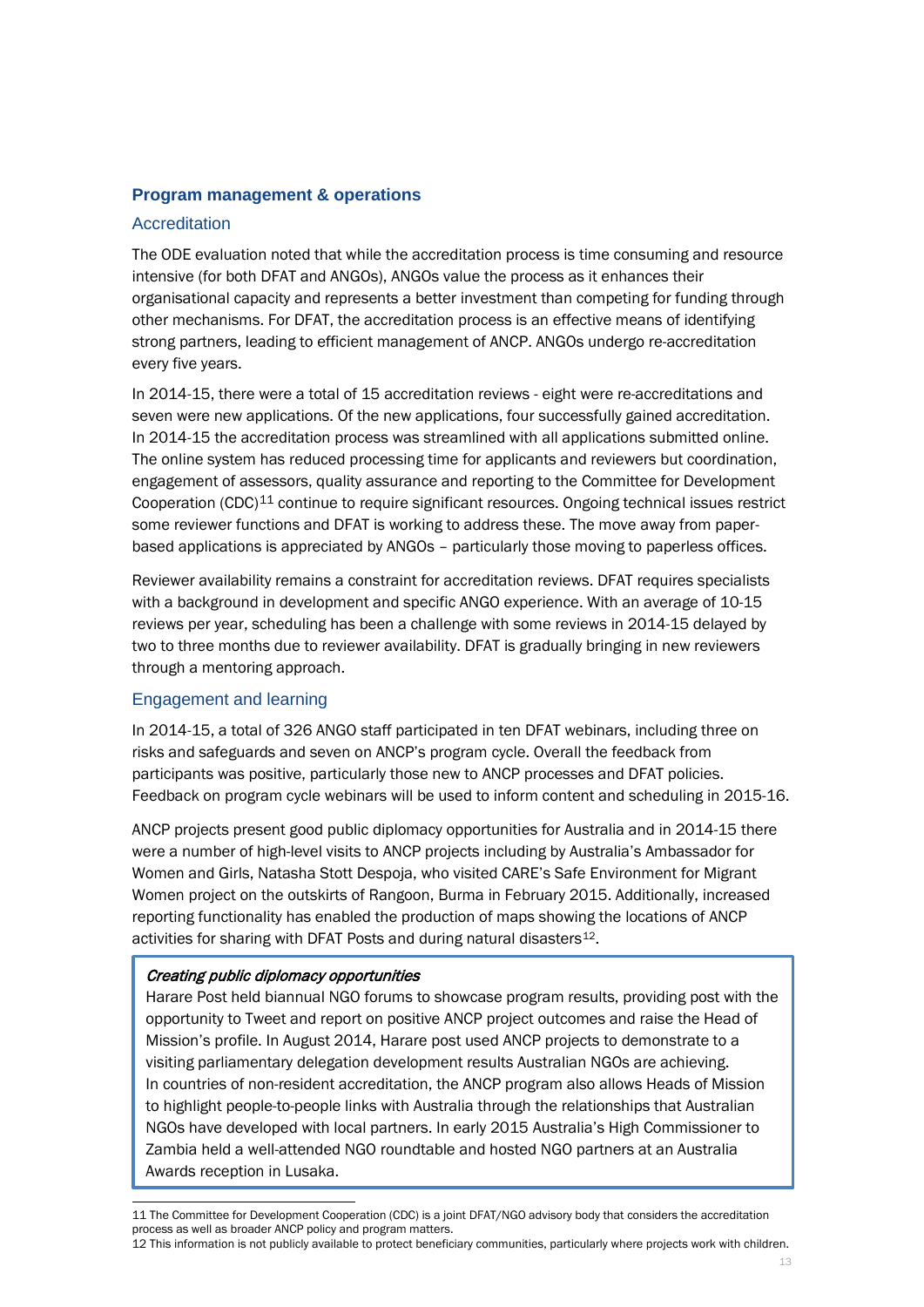### **Risks**

Risks associated with the delivery of ANCP projects are largely managed through accreditation and consultation with Posts and thematic areas on proposed new and higher-risk projects. DFAT's internal audits target a number of ANGOs each year and Head Agreements and Funding Orders outline the terms and conditions of ANCP funding, helping to mitigate fraud risks. Where fraud cases do arise, these are actively managed by DFAT's NGOs and Volunteers Branch (NVB) in consultation with the Department's Fraud Control Section. DFAT webinars on fraud and corruption are held annually for ANGOs.

The AQC found that while risk is generally managed well in the ANCP, there are areas for improvement, specifically the need for systematic capture and review of risks. NVB has since introduced a quarterly review and update of ANCP's risk register to capture any emerging risks.

A pervasive risk is the impact of limited resources in DFAT to appropriately manage the ANCP, including DFAT's ability to review evidence, undertake site visits, verify NGOs' self-reports and conduct data analysis. NVB will continue to review resources and the allocation and prioritisation of work to mitigate these risks.

| <b>Key risks</b>                                                                                                                                              | What actions were taken to manage<br>the risks over the past year?                                                                                                                                                     | What further actions will be taken to<br>manage the risks in the coming year?                                                                                                | <b>Risk Rating</b><br>(low, medium,<br>high, very high) |
|---------------------------------------------------------------------------------------------------------------------------------------------------------------|------------------------------------------------------------------------------------------------------------------------------------------------------------------------------------------------------------------------|------------------------------------------------------------------------------------------------------------------------------------------------------------------------------|---------------------------------------------------------|
| A fluctuating aid budget<br>poses challenges to ANCP's<br>funding policy which was<br>made more complex in an<br>environment of rapidly<br>expanding funding. | Budget updates, new accreditation<br>application guidelines shared with<br>the ANGO sector; consultations on<br>funding principles in September<br>2015 at Annual Reflections                                          | Development of transparent funding policy<br>based on identified principles. Clear<br>communication about the process and<br>outcome                                         | High                                                    |
| Inability to effectively<br>analyse ANCP data because<br>of resource constraints                                                                              | Senior management matched<br>priorities to resources and was clear<br>about limitations                                                                                                                                | Continue to clarify the role of NVB and<br>engage with Posts, NGOs & ACFID on<br>resource constraints and where there are<br>opportunities to share data analysis.           | High                                                    |
| Poor data quality impacting<br>on ability to provide<br>accurate picture of ANCP                                                                              | Working with relevant ANGOs to<br>transition to July - June reporting<br>period; webinars providing examples<br>of good reporting.                                                                                     | Continue regular webinars on ADPlans and<br>Performance Reporting; updates to<br>guidance & ANCP Online forms.                                                               | Medium                                                  |
| Lack of alignment between<br>ANCP funding and DFAT<br>country and sector priorities                                                                           | All new and higher risk projects sent<br>to relevant desk/post for comment<br>prior to approval. Desks/Posts<br>notified when annual performance<br>data becomes available. NGO round-<br>table meetings held at Post. | Development and distribution of guidance<br>for desk/Post regarding the ANCP and<br>their role. NVB will encourage Posts to hold<br>regular roundtables with NGOs in-country | Medium                                                  |

Table 3 Management of key risks to achieving objectives

### Management responses

Progress implementing the 2013-14 Management responses has been good with three of the four achieved and work well progressed against the final recommendation. Detailed progress against 2013-14 management responses is outlined in the table at Annex A.

#### **Management responses for 2015-16**

In 2015-16, DFAT will continue to implement the recommendations from the ODE Evaluation as follows: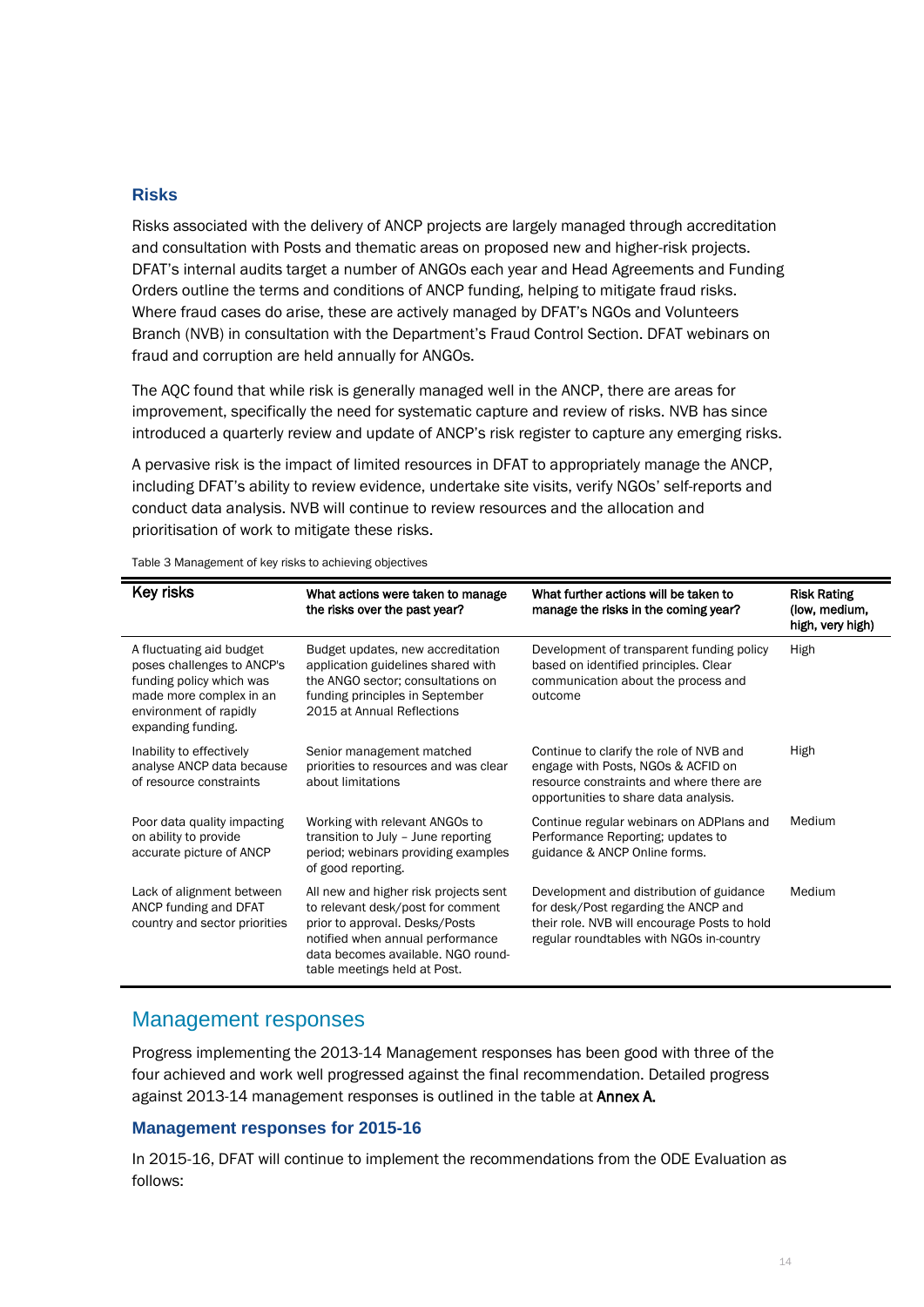#### 1: Finalise an improved transparent funding allocation policy for ANCP.

The funding policy will be finalised in 2015-16 for staged implementation from the 2017-18 budget. DFAT will return to a streamlined and simple to administer two-level scheme – full or base accreditation – with the analysis of community support being a key indicator for allocation of funding (i.e. recognised development expenditure (RDE), averaged over three years) together with reference to performance information where applicable to confirm allocations. With the current ANCP Partnerships MOU expiring in June 2017, any future partnership arrangements should delink the strategic relationship to funding.

#### 2. Clarify partnership engagement

DFAT values regular strategic-level dialogue with the largest of our partner agencies in the ANCP. At the same time, the ODE evaluation recognised that the benefits of a partnership approach has permeated the ANCP and should apply to all ANCP members, not only the top ten. DFAT wants to ensure that policy dialogues with ANCP partners on development issues are not linked to funding levels but come from a healthy, strong partnership on shared interests and objectives. DFAT will consult with NGOs during 2015-16 on how partnership principles and strategic engagement can be embedded in future arrangements.

#### 3: Clarify the role of Posts and increase ANCP's visibility within DFAT.

The ANCP provides excellent public diplomacy opportunities for DFAT staff at Post. NVB will maintain regular visits to Posts and provide regular briefing to Heads of Mission (HoMs) and other staff members prior to and during deployment. NVB will provide succinct information to programs (Canberra desk and Post) on ANCP projects detailing ANGOs, local partners, funding and sectoral breakdowns including maps showing the locations of ANCP activities. NVB will work with key country Posts to encourage resourcing for engagement and monitoring of the program proportional to size of Post and the concentration of ANCP activities within a particular country.

#### 4: Strengthen the ANCP Monitoring, Evaluation and Learning Framework (MELF).

The ANCP program logic was finalised in October 2015 and published on the DFAT web page together with the associated performance assessment framework (PAF). DFAT will formalise the validation of performance management and results reporting through existing MELF and accreditation systems.

### 5: Work with ACFID to test new approaches to improve the sharing of lessons between Australian and local NGOs and DFAT.

In addition to the work on increasing the visibility of the Program with DFAT programs, particularly Posts, DFAT will encourage Posts to hold regular roundtables with NGOs in-country. DFAT will work with ACFID to test new ways to share information on design, monitoring and evaluation and lessons learnt amongst ANCP NGOs – particularly on gender, innovation and disability. The program logic helps identify a planned learning agenda including annual reflection workshops.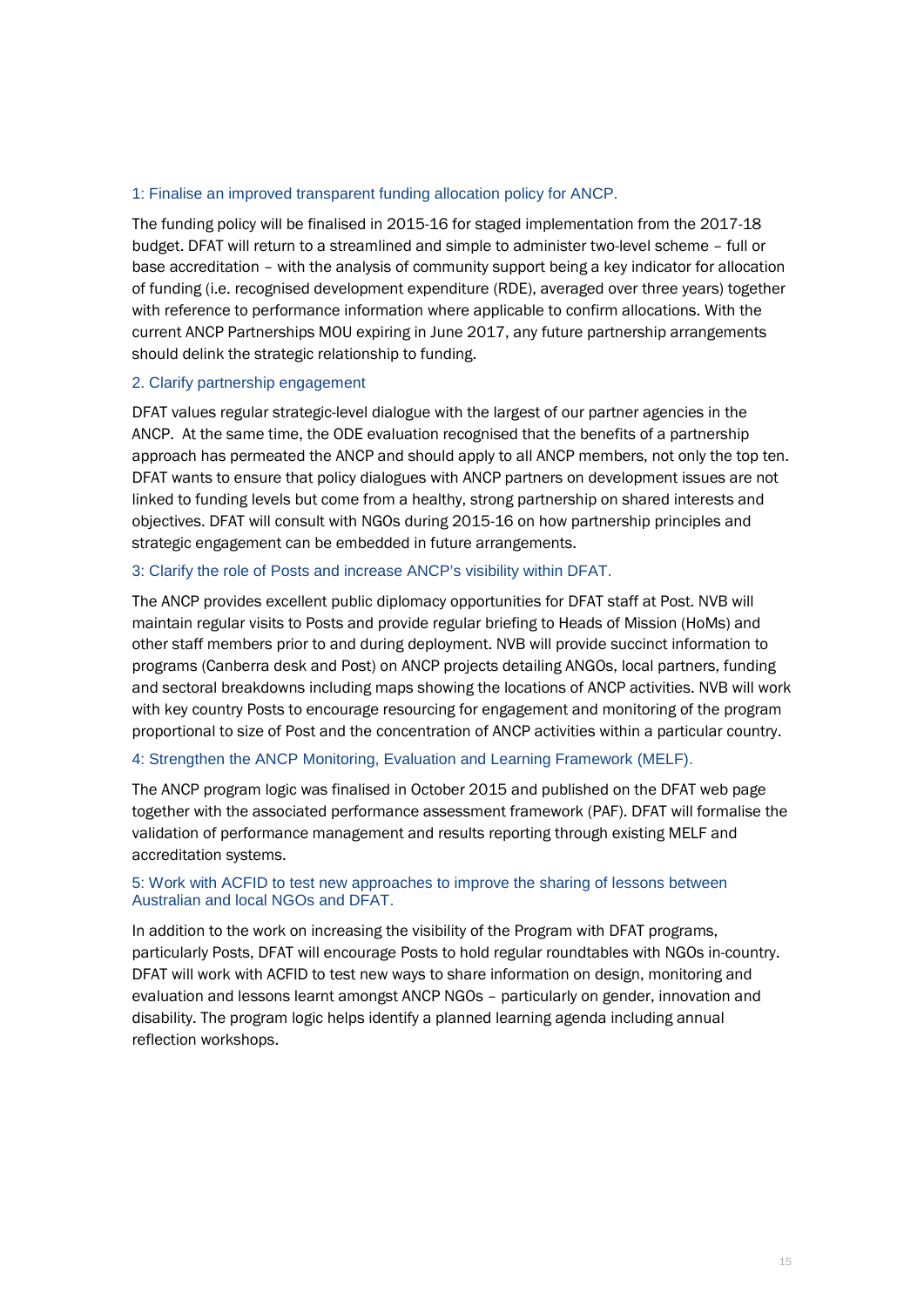## Annex A - Progress in addressing management responses

| Management responses identified in 2013-14 APPR                                                                                                                                    | Rating             | Progress made in 2014-5                                                                                                                                                                                                                                                                                                                                                                                                                                                                                                                                                                       |
|------------------------------------------------------------------------------------------------------------------------------------------------------------------------------------|--------------------|-----------------------------------------------------------------------------------------------------------------------------------------------------------------------------------------------------------------------------------------------------------------------------------------------------------------------------------------------------------------------------------------------------------------------------------------------------------------------------------------------------------------------------------------------------------------------------------------------|
| Increase visibility of the ANCP across DFAT and linkages with Posts                                                                                                                | Partly<br>achieved | Continued effort was made to raise the visibility of ANCP with both program desks and Posts<br>through ANCP M&E visits and pre-departure meetings with Heads of Mission. We continued<br>to engage Post in the assessment of new and higher risk projects in the ADPlan process in<br>2014-15. ANCP data was published on the DFAT intranet for Posts & Thematic areas to<br>access. Work also commenced developing new 'products' to provide to Posts including a<br>'role of Post' info-graphic and mapping of ANCP projects by country along with our standard<br>country/thematic briefs. |
|                                                                                                                                                                                    |                    | The ODE Evaluation found that the ANCP is emerging as a public diplomacy tool for the aid<br>program: at the Annual ANCP Reflections Workshop held in September 2015, ANGO<br>participants saw great advantage to engaging more closely with Posts (especially DFAT locally<br>engaged staff) as well as with other NGOs in-country. This work will be progressed as<br>indicated in the management response to recommendation 3.                                                                                                                                                             |
| Strengthen the MELF to reflect the priorities of the Government's aid policy and<br>performance benchmarks                                                                         | Achieved           | In 2014-15, the ANCP strengthened the MELF to reflect the priorities of the Government's<br>aid policy and performance benchmarks, with particular emphasis on private sector<br>engagement; and quality assurance of annual ANCP performance data. Changes included<br>updating aggregate result indicators. To improve data quality DFAT has updated the ANCP<br>report templates for 2014-15 to include a mandatory marker for ANGOs to explicitly state if<br>and how a project addresses private sector engagement.                                                                      |
| Develop a program logic for the ANCP and associated performance assessment<br>framework                                                                                            | Achieved           | Work commenced in 2013-14 on developing a program logic but was delayed to wait for the<br>outcomes of the ODE Evaluation of the ANCP. Development of the program logic involved:<br>consultation meetings, workshops, circulation of draft documents to the sector for comment.<br>The final program logic and PAF were published on the DFAT website in October 2015.                                                                                                                                                                                                                       |
| Continue a program of in-country monitoring and engagement visits and develop<br>standard terms of reference for field visits to verify ANCP NGO performance and<br>effectiveness. | Achieved           | DFAT staff including staff from Post and NVB conducted 11 M&E visits in 2014-15 to 21<br>ANCP NGOs. The standard ToR and reporting template for visits will be further refined in<br>2015-16.                                                                                                                                                                                                                                                                                                                                                                                                 |

Note:

**Achieved.** Significant progress has been made in addressing the issue

**Partly achieved. Some progress has been made in addressing the issue, but the issue has not been resolved** 

Not achieved. Progress in addressing the issue has been significantly below expectations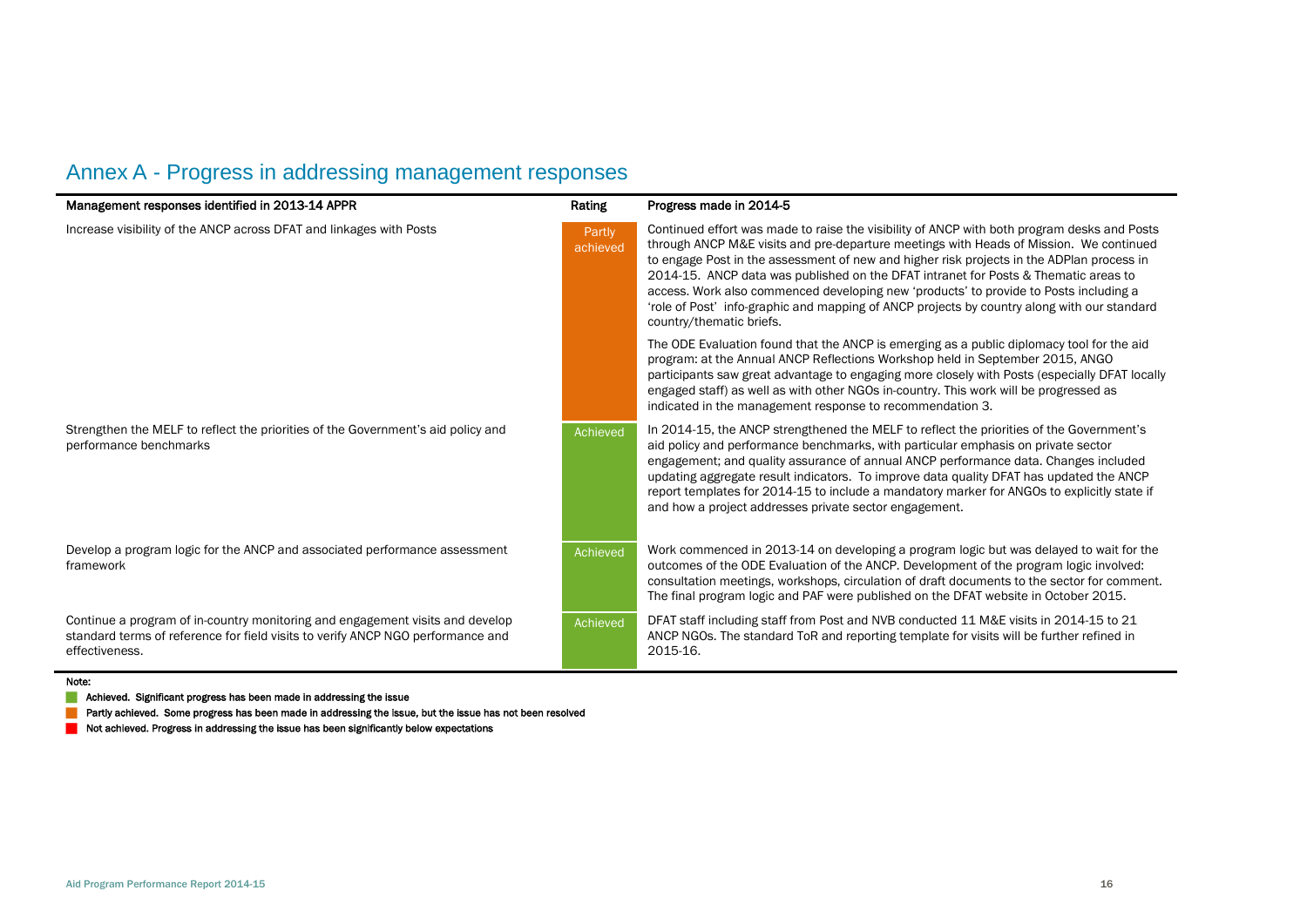<span id="page-16-0"></span>

| Annex B - Progress towards performance benchmarks in 2014 -15 <sup>1</sup> |  |  |  |
|----------------------------------------------------------------------------|--|--|--|
|----------------------------------------------------------------------------|--|--|--|

j

| Aid objective                                                                                                                                                                                     | 2014-15 benchmark                                                                                                                                 | Rating                | Progress in 2014-15                                                                                                                                                                                                                                                                                                                                                                                                                                                                                                                                                                                                                                                                                                                                                                                                                                                                                                                                                                                                                                                                                                                                                                                                                                                       |
|---------------------------------------------------------------------------------------------------------------------------------------------------------------------------------------------------|---------------------------------------------------------------------------------------------------------------------------------------------------|-----------------------|---------------------------------------------------------------------------------------------------------------------------------------------------------------------------------------------------------------------------------------------------------------------------------------------------------------------------------------------------------------------------------------------------------------------------------------------------------------------------------------------------------------------------------------------------------------------------------------------------------------------------------------------------------------------------------------------------------------------------------------------------------------------------------------------------------------------------------------------------------------------------------------------------------------------------------------------------------------------------------------------------------------------------------------------------------------------------------------------------------------------------------------------------------------------------------------------------------------------------------------------------------------------------|
| ANCP program and<br>activities consider gender<br>equality and women's<br>empowerment.                                                                                                            | 60 per cent of activities<br>funded under ANCP address<br>gender equality and<br>women's empowerment.                                             | Achieved              | In 2014-15, over 85 per cent of ANCP projects addressed gender issues. 108 projects (17 per cent) listed gender<br>equality as the principle objective with a total expenditure of over \$18.6 million reaching 1.4 million people.<br>This benchmark will be retained in 2015-16 and will be reviewed at the 2016 Annual Reflection Workshop.                                                                                                                                                                                                                                                                                                                                                                                                                                                                                                                                                                                                                                                                                                                                                                                                                                                                                                                            |
|                                                                                                                                                                                                   | 2014 ANCP Thematic<br>Review on Gender Equality<br>and Women's<br>Empowerment completed<br>and documented.                                        | Partially<br>Achieved | The Gender Thematic Review is close to completion. Work to date includes fieldwork to Timor Leste and Vanuatu,<br>learning events in Sydney and Melbourne in March 2015, and presentation at the DFAT-ACFID Gender Working<br>Group Meetings in October 2014 and June 2015. A Review report will be finalised by end 2015.                                                                                                                                                                                                                                                                                                                                                                                                                                                                                                                                                                                                                                                                                                                                                                                                                                                                                                                                                |
| Improved policy dialogue<br>with ANCP NGOs to shape<br>program priorities.                                                                                                                        | ANCP NGOs engaged in at<br>least three policy<br>discussions across the aid<br>program.                                                           | Achieved              | In 2014-15, DFAT and ANCP NGOs were represented in the following policy dialogues: August 2014 - ANCP Partner<br>Agency Collaboration (APAC) Economic Development Learning Event: this event linked ANGOs with the private sector<br>and was led by World Vision Australia. February 2015 - Private Sector Engagement Roundtable: DFAT engagement<br>with ACFID Business/NGO Partnerships Working Group on DFAT Private Sector Engagement Strategy. DFAT also<br>participated in a range of ACFID working groups alongside ANCP NGOs members including: Humanitarian Reference<br>Group - DFAT consultation on humanitarian strategy; WASH reference group; Health & Nutrition working group;<br>Gender Equality Working Group; Geographic working groups including Indonesia and Sri Lanka.<br>This benchmark was revised as it was previously restricted to ANCP Partner NGOs with dialogue to be coordinated<br>through APAC. In reality, policy dialogue with ANCP NGOs occurs through a range of mechanisms and is often<br>coordinated through ACFID to ensure that dialogue across the sector is consistent and reaches a broad range of<br>ANGOs. The revised benchmark will refer to engagement with DFAT through annual Post/NGO Roundtables as per<br>the PAF. |
| Reorient the ANCP to<br>ensure the program can<br>measure progress on the<br>Australian government's<br>new development priorities<br>of sustainable economic<br>growth and poverty<br>reduction. | ANCP program logic and<br>performance assessment<br>framework documented;<br>DFAT management<br>response to ODE Evaluation<br>of ANCP documented. | Achieved              | The ANCP program logic and associated PAF were finalised in October 2015 and is available on the DFAT website.                                                                                                                                                                                                                                                                                                                                                                                                                                                                                                                                                                                                                                                                                                                                                                                                                                                                                                                                                                                                                                                                                                                                                            |

<sup>1</sup> Please note: results reflect aggregated achievements during the 2014-15 financial year. The flexible ANCP design allows NGOs to alter programs from year to year based on their planning cycles. It is therefore not possible to draw comparisons of aggregated data across financial years.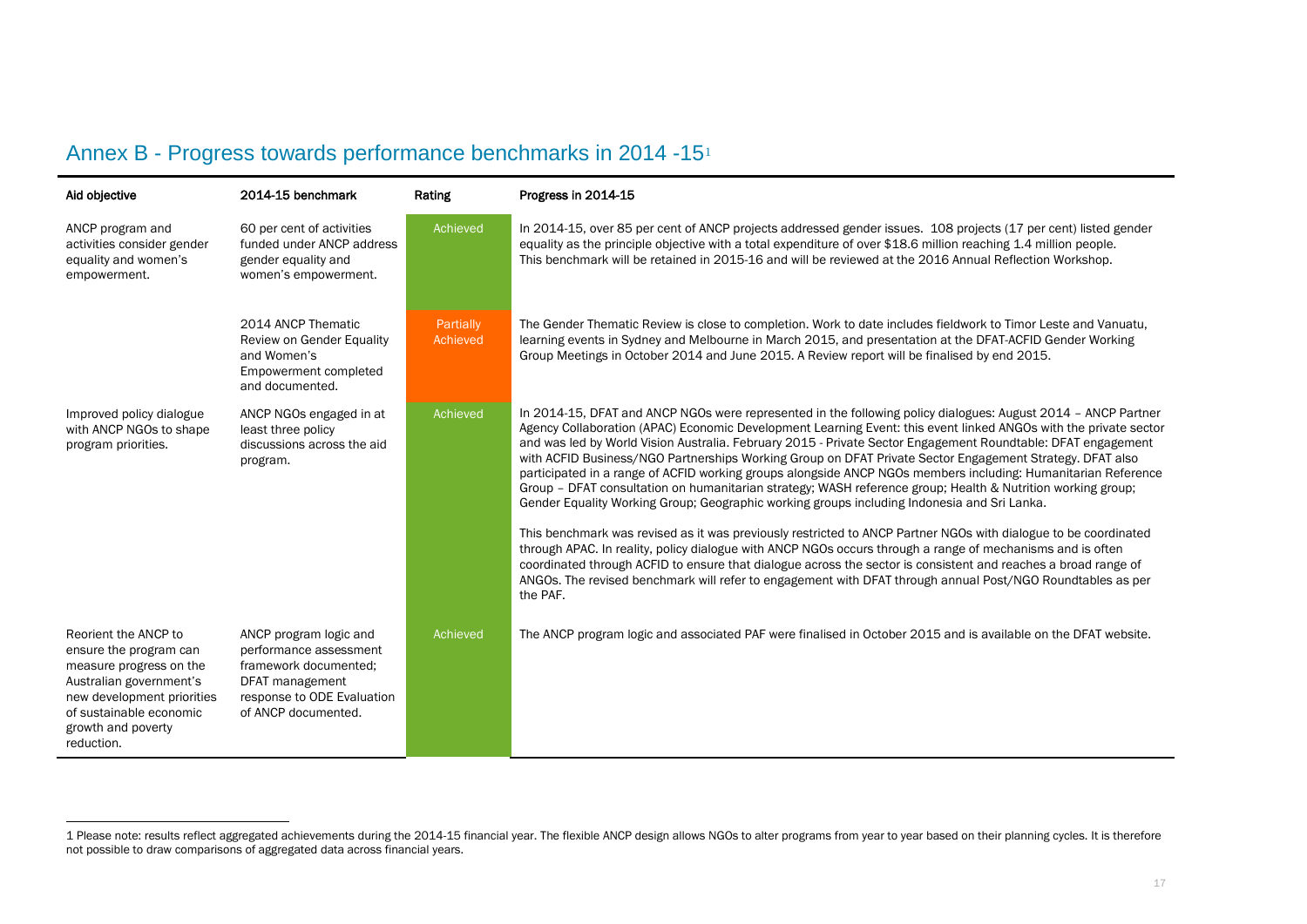| Aid objective                                               | 2014-15 benchmark                                                                                                                 | Rating          | Progress in 2014-15                                                                                                                                                                                                                                                                                                                                                                                                                                                                                                                                                   |
|-------------------------------------------------------------|-----------------------------------------------------------------------------------------------------------------------------------|-----------------|-----------------------------------------------------------------------------------------------------------------------------------------------------------------------------------------------------------------------------------------------------------------------------------------------------------------------------------------------------------------------------------------------------------------------------------------------------------------------------------------------------------------------------------------------------------------------|
| ANCP program and<br>activities promote<br>prosperity        | Maintain 20 per cent of<br>ANCP focus on promoting<br>prosperity                                                                  |                 | In 2014-15, 40 ANCP NGOs invested in 340 projects that promote aid-for-trade, this represents 50 per cent<br>(\$67,435,159) of total ANCP funding.<br>Although this benchmark was identified in the 2013-14 APPR before the PAF was finalised, it will be retained in<br>2015-16 and will be reviewed at the 2016 Annual Reflections Workshop. NVB will collate this information from<br>ANCP online; NGOs are not required to adjust programming.                                                                                                                    |
| ANCP program and<br>activities reduce poverty               | 35 per cent of ANCP<br>funding invested in projects<br>that promote economic<br>growth through economic<br>development activities |                 | In 2014-15, 41 ANCP NGOs invested in 394 projects that promoted economic growth through economic<br>development activities. This represents 58 per cent (\$78,897,683) of total ANCP funding.<br>Although this benchmark was identified in the 2013-14 APPR before the PAF was finalised, it will be retained in<br>2015-16 and will be reviewed at the 2016 Annual Reflections Workshop. NVB will collate this information from<br>ANCP online; NGOs are not required to adjust programming.                                                                         |
| ANCP program and<br>activities engage the private<br>sector | 20 per cent of activities<br>funded under ANCP<br>promote private sector<br>growth or engage the<br>private sector                | <b>Achieved</b> | In 2014-15, 178 projects (29 per cent) involved engagement with the private sector. ANGOs reported that ANCP<br>funding resulted in the leveraging of \$34,074,824 of private sector investment.<br>Although this benchmark was identified in the 2013-14 APPR before the PAF was finalised, it will be retained in<br>2015-16 and will be reviewed at the 2016 Annual Reflections Workshop. NVB will collate this information from<br>ANCP online; NGOs are not required to adjust programming.                                                                      |
| ANCP program and<br>activities ensure value for<br>money    | Maintain ANCP policy of a<br>minimum of 1 to 5 match<br>contributions to leverage<br>additional funding for ANCP<br>activities.   |                 | The ODE Evaluation found that ANCP projects leverage funding from other sources with many positive instances of<br>ANGO projects attracting additional funding or in-kind contributions from other sources such as corporates,<br>governments and local-community financial and in-kind contributions. In 2014-15, ANGOs provided greater matched<br>funding for ANCP projects, including funding from other donors, where every dollar invested by DFAT translated into<br>\$1.27 on the ground.                                                                     |
|                                                             |                                                                                                                                   |                 | This benchmark was identified in the 2013-14 APPR based on an assessment of data in ANCP Online, before the<br>ANCP program logic and performance assessment framework (PAF) were finalised. During the Annual Reflections<br>Workshops the PAF was finalised and benchmarks revised to align more closely. It was agreed that given this is a<br>requirement for accreditation, this benchmark will be removed from future reporting.                                                                                                                                |
|                                                             | Total number of projects<br>funded under the ANCP<br>reduces by 5 per cent.                                                       |                 | In 2014-15, DFAT supported 621 ANCP projects down from 669 in 2013-14. This represents a 7 per cent decrease<br>in the number of projects.<br>While there was a decrease in project numbers, this indicator is not relevant for ANCP because ANGOs decide how<br>they allocate funds to their projects. This is in addition to having an open accreditation process and an increasing<br>number of ANGOs eligible for ANCP funding. For these reasons it was agreed at the Annual Reflections Workshop<br>that this benchmark would be removed from future reporting. |

#### Note:

**Achieved. Significant progress has been made and the performance benchmark was achieved** 

Partly achieved. Some progress has been made towards achieving the performance benchmark, but progress was less than anticipated.

Not achieved. Progress towards the performance benchmark has been significantly below expectations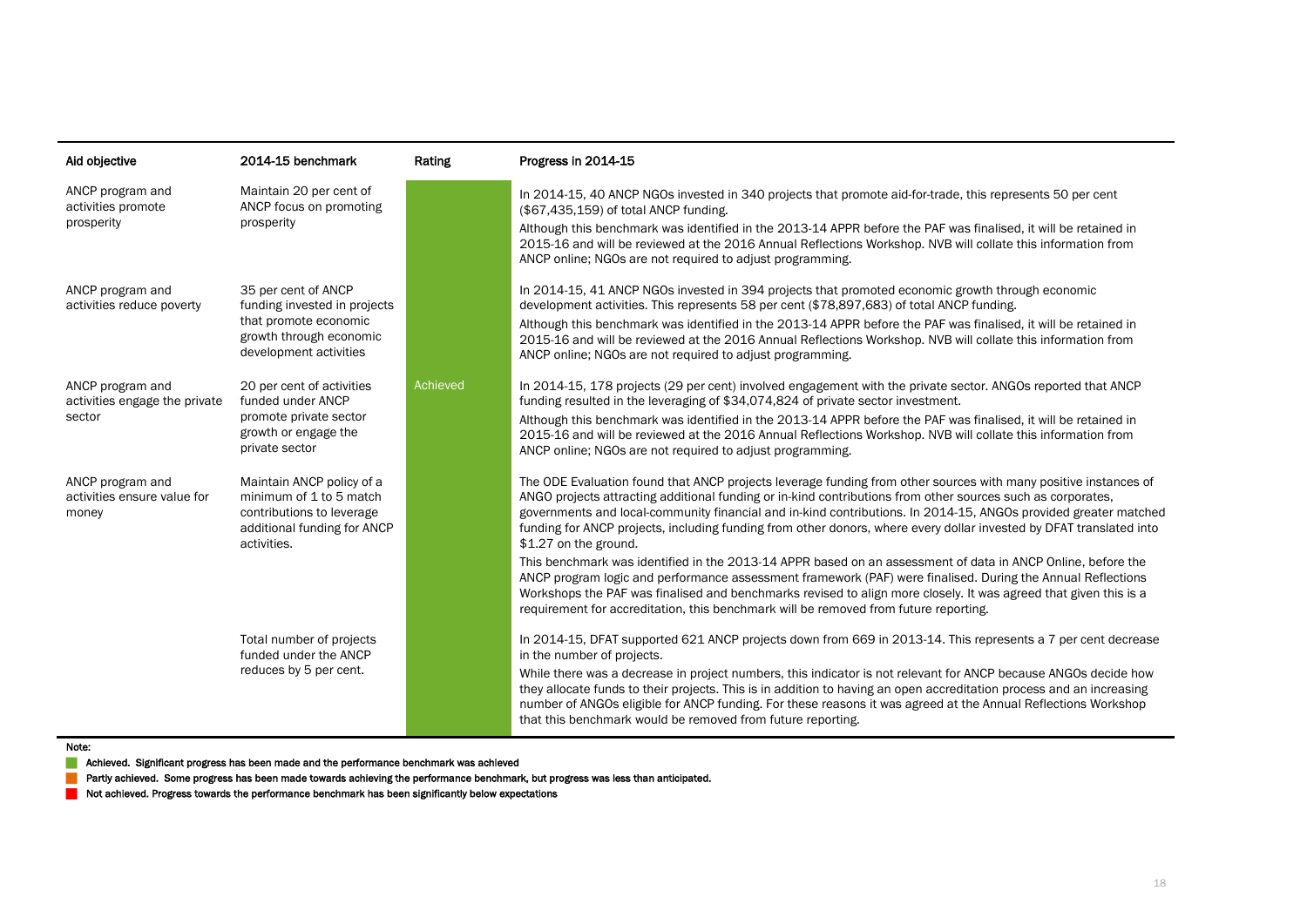### <span id="page-18-0"></span>Annex C - Evaluation and review pipeline planning

### **List of evaluations completed in the reporting period**

| Name of Investment | AidWorks number    | Name of evaluation                                                                                      | Date finalised                      | Date Evaluation report<br>Uploaded into<br><b>AidWorks</b> | Date Management<br>response uploaded<br>into AidWorks | Published on<br>website |
|--------------------|--------------------|---------------------------------------------------------------------------------------------------------|-------------------------------------|------------------------------------------------------------|-------------------------------------------------------|-------------------------|
| ANCP               | INLO <sub>21</sub> | Evaluation of the Australian<br>NGO Cooperation Program<br>(ANCP)                                       | August 2015 <sup>14</sup>           |                                                            |                                                       | August 2015             |
| ANCP               | 13B270             | 2014 ANCP Thematic Review:<br>Gender equality and women's<br>empowerment (Timor-Leste)<br>and Vanuatu). | To be finalised by<br>December 2015 |                                                            |                                                       |                         |

### **List of evaluations planned in the next 12 months**

No Evaluations are planned for the next 12 months. Work will continue with ACFID and ANCP NGOs on implementing recommendation 4 from the ODE Evaluation on strengthening the MELF.

j

<sup>14</sup> This was an ODE strategic evaluation, funded through ODE.